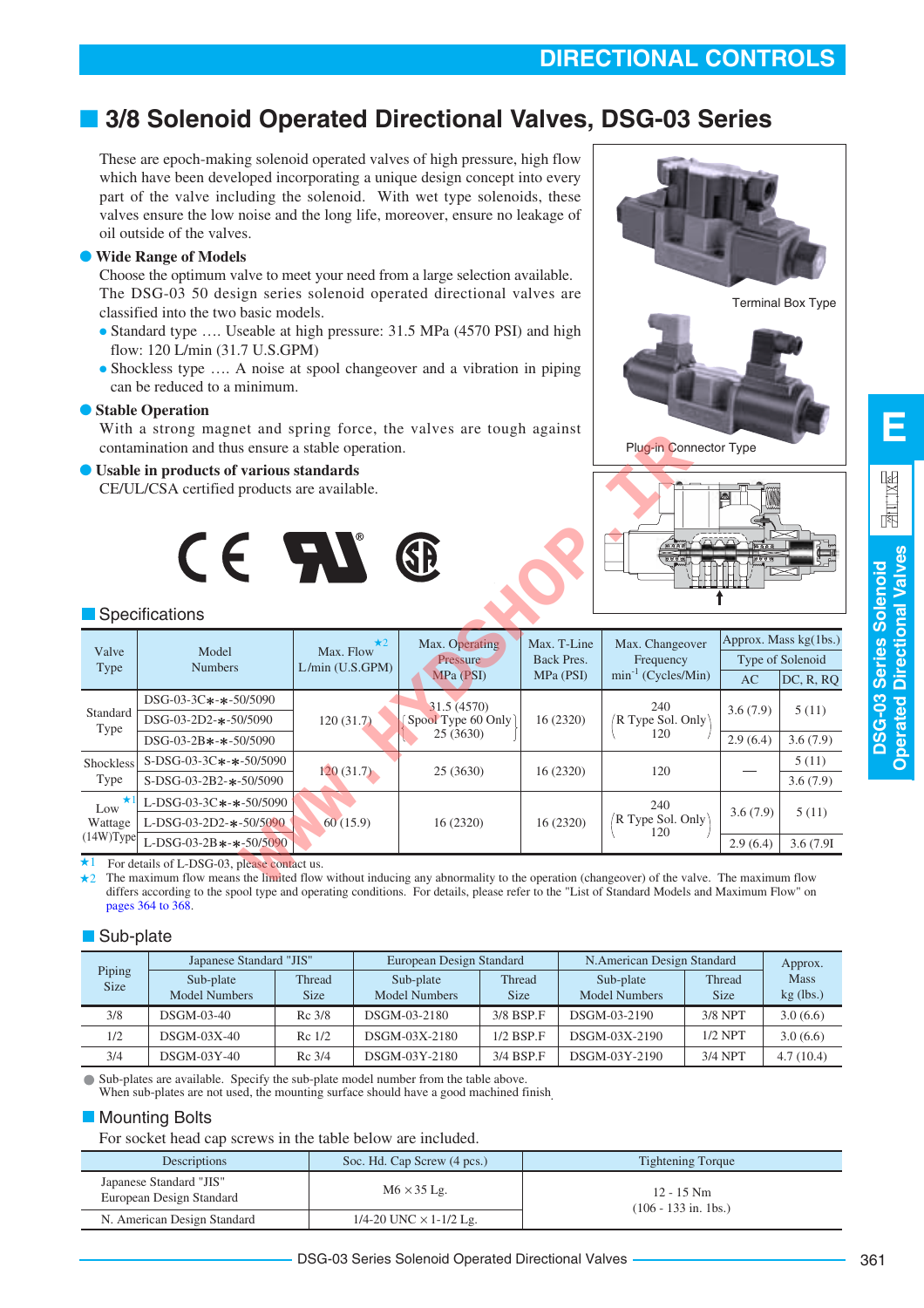# UKEN

## ■ Solenoid Ratings

| Valve Type                                                                                                                 | Electric source                                                                                                                                                                                                   | Coil | Frequency                         |                      | Voltage $(V)$                                                                                                                                           |                        | Current & Power at Rated Voltage |             |  |  |  |  |  |
|----------------------------------------------------------------------------------------------------------------------------|-------------------------------------------------------------------------------------------------------------------------------------------------------------------------------------------------------------------|------|-----------------------------------|----------------------|---------------------------------------------------------------------------------------------------------------------------------------------------------|------------------------|----------------------------------|-------------|--|--|--|--|--|
|                                                                                                                            |                                                                                                                                                                                                                   | Type | (Hz)                              | <b>Source Rating</b> | Serviceable Range                                                                                                                                       | Inrush $(A)^{\star 2}$ | Holding (A)                      | Power $(W)$ |  |  |  |  |  |
|                                                                                                                            |                                                                                                                                                                                                                   |      | 50                                | 100                  | $80 - 110$                                                                                                                                              | 5.37                   | 0.90                             |             |  |  |  |  |  |
|                                                                                                                            |                                                                                                                                                                                                                   | A100 | 60                                | 100                  | $90 - 120$                                                                                                                                              | 4.57                   | 0.63                             |             |  |  |  |  |  |
|                                                                                                                            |                                                                                                                                                                                                                   |      |                                   | 110                  |                                                                                                                                                         | 5.03                   | 0.77                             |             |  |  |  |  |  |
|                                                                                                                            |                                                                                                                                                                                                                   | A120 | 50                                | 120                  | $96 - 132$                                                                                                                                              | 4.48                   | 0.75                             |             |  |  |  |  |  |
|                                                                                                                            | $AC^{\star 1}$                                                                                                                                                                                                    |      | 60                                |                      | $108 - 144$                                                                                                                                             | 3.81                   | 0.52                             |             |  |  |  |  |  |
| Standard                                                                                                                   |                                                                                                                                                                                                                   |      | 50                                | 200                  | $160 - 220$                                                                                                                                             | 2.69                   | 0.45                             |             |  |  |  |  |  |
| Type                                                                                                                       |                                                                                                                                                                                                                   | A200 | 60                                | 200                  | $180 - 240$                                                                                                                                             | 2.29                   | 0.31                             |             |  |  |  |  |  |
|                                                                                                                            |                                                                                                                                                                                                                   |      |                                   | 220                  |                                                                                                                                                         | 2.52                   | 0.38                             |             |  |  |  |  |  |
|                                                                                                                            |                                                                                                                                                                                                                   | A240 | 50                                | 240                  | 192 - 264                                                                                                                                               | 2.24                   | 0.37                             |             |  |  |  |  |  |
|                                                                                                                            |                                                                                                                                                                                                                   |      | 60                                |                      | $216 - 288$                                                                                                                                             | 1.91                   | 0.26                             |             |  |  |  |  |  |
| <b>Shockless</b>                                                                                                           |                                                                                                                                                                                                                   | D12  |                                   | 12                   | $10.8 - 13.2$                                                                                                                                           |                        | 3.16                             |             |  |  |  |  |  |
| Type                                                                                                                       | DC (K Series)                                                                                                                                                                                                     | D24  |                                   | 24                   | $21.6 - 26.4$                                                                                                                                           |                        | 1.57                             | 38          |  |  |  |  |  |
| D100<br>$90 - 110$<br>0.38<br>100<br>$90 - 110$<br>R100<br>100<br>0.43<br>$AC \rightarrow DC$ Rectified (R)<br>50/60<br>38 |                                                                                                                                                                                                                   |      |                                   |                      |                                                                                                                                                         |                        |                                  |             |  |  |  |  |  |
|                                                                                                                            |                                                                                                                                                                                                                   |      |                                   |                      |                                                                                                                                                         |                        |                                  |             |  |  |  |  |  |
| R <sub>200</sub><br>200<br>$180 - 220$<br>0.21                                                                             |                                                                                                                                                                                                                   |      |                                   |                      |                                                                                                                                                         |                        |                                  |             |  |  |  |  |  |
| $AC \rightarrow DC$ Rectified (RQ)<br><b>RQ100</b><br>50/60<br>100<br>$90 - 110$<br>0.43<br>38<br>(Quick Return)           |                                                                                                                                                                                                                   |      |                                   |                      |                                                                                                                                                         |                        |                                  |             |  |  |  |  |  |
|                                                                                                                            | $\star$ 2. Inrush current in the above table show rms values at maximum stroke.<br>$\star$ 3. There are more coil types other than the above. For details, please make inquiries                                  |      | delivery with us before ordering. |                      | The coil type numbers in the shaded column are handled as optional extras.<br>In case these coils are required to be chosen, please confirm the time of |                        |                                  |             |  |  |  |  |  |
| <b>Options</b>                                                                                                             |                                                                                                                                                                                                                   |      |                                   |                      |                                                                                                                                                         |                        |                                  |             |  |  |  |  |  |
|                                                                                                                            | ● Push Button with Lock Nut                                                                                                                                                                                       |      |                                   |                      |                                                                                                                                                         |                        |                                  |             |  |  |  |  |  |
|                                                                                                                            | Can be used for manual changeover of spool. The push button<br>can be locked in the pressed condition.                                                                                                            |      |                                   |                      |                                                                                                                                                         | Lock Nut               |                                  |             |  |  |  |  |  |
|                                                                                                                            | <b>• Plug-in Connector with Solenoid Indicator Light</b>                                                                                                                                                          |      |                                   |                      |                                                                                                                                                         |                        |                                  |             |  |  |  |  |  |
|                                                                                                                            | These are the indicator light incorporated plug-in connector type<br>Push Button<br>solenoids. Energisation or de-energisation of the solenoid can<br>be easily identified with the incorporated indicator light. |      |                                   |                      |                                                                                                                                                         |                        |                                  |             |  |  |  |  |  |

### **Options**

### **• Push Button with Lock Nut**

### **Plug-in Connector with Solenoid Indicator Light**

These are the indicator light incorporated plug-in connector type solenoids. Energisation or de-energisation of the solenoid can be easily identified with the incorporated indicator light.

### **M8 Mounting Bolts.**

As the mounting bolts, M6 socket head cap screws are used for the standard valves, however, M8 socket head cap screws are also available for supply as optional extras. In case the M8 screws are required, suffix "02" to the design number of both valve and sub-plate model number like below.

#### (Example)

The valve is supplied with 4 pcs. hexagon socket head cap screws  $M8 \times 38$  Lg. Valve: DSG-03-3C2-A100-5002 Sub-plate: DSGM-03-4002



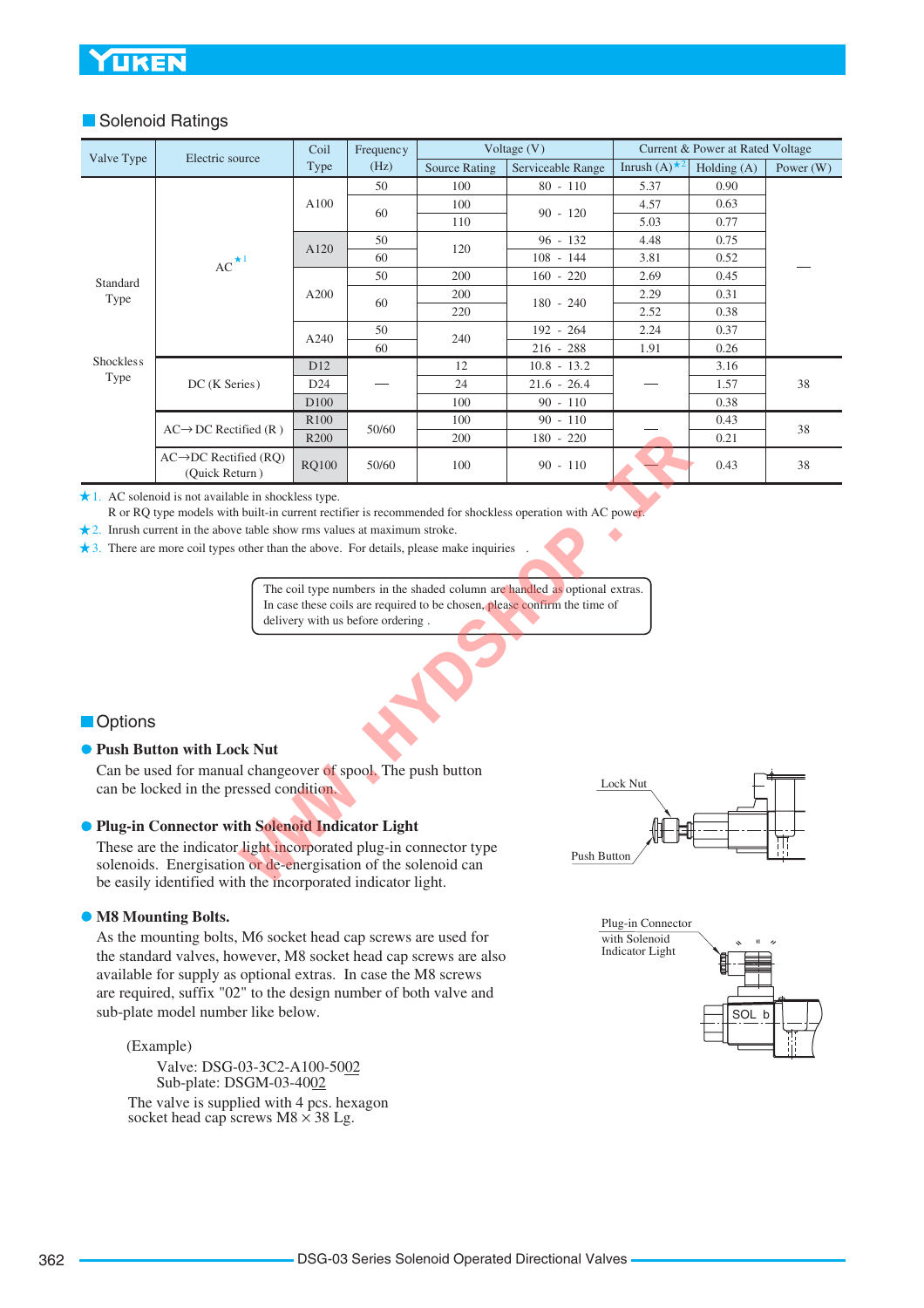## ■ Model Number Designation

| F-                                                          | S-                                                                                                                                                                                                                 | <b>DSG</b>                                  | $-03$         | $-2$                            | B                               | $\overline{2}$                           | $\boldsymbol{\mathsf{A}}$                                    | $-D24$                                                                                             | $-C$                                                                       | $-N$                                                                                                                             | $-50$            | $\ast$                                                             | -L                                                                        |
|-------------------------------------------------------------|--------------------------------------------------------------------------------------------------------------------------------------------------------------------------------------------------------------------|---------------------------------------------|---------------|---------------------------------|---------------------------------|------------------------------------------|--------------------------------------------------------------|----------------------------------------------------------------------------------------------------|----------------------------------------------------------------------------|----------------------------------------------------------------------------------------------------------------------------------|------------------|--------------------------------------------------------------------|---------------------------------------------------------------------------|
| Special<br>Seals                                            | Shockles<br>Type                                                                                                                                                                                                   | Series<br>Number                            | Valve<br>Size | Number<br>of Valve<br>Positions | Spool-<br>Spring<br>Arrangement | Spool<br>Type                            | Special Two<br>Position Valve<br>(Omit if not)<br>required ) | Coil<br>Type                                                                                       | Manual<br>Override                                                         | Electrical<br>Conduit<br>Connection                                                                                              | Design<br>Number | Design<br>Standard                                                 | Models with<br>Reverse Mtg. of<br>Solenoid<br>(Omit if not)<br>required ) |
|                                                             |                                                                                                                                                                                                                    |                                             |               | 3:<br>Three<br>Positions        | C:<br>Spring<br>Centred         | 2, 3<br>4,40<br>5,60<br>9, 10<br>11, 12  |                                                              | AC:<br>A100<br>A120<br>A200<br>A240<br>DC:<br>D <sub>12</sub><br>D <sub>24</sub>                   |                                                                            | None:<br>Terminal<br>Box Type                                                                                                    |                  | None:<br>Japanese<br>Std. "JIS"<br>90:<br>N.American               |                                                                           |
|                                                             | None:<br>Standard<br>Type                                                                                                                                                                                          |                                             |               | 2:                              | D:<br>No-Spring<br>Detented     | $\mathbf 2$                              |                                                              | D <sub>100</sub><br>R:<br>$(AC \rightarrow DC)$<br>R100                                            | None:<br>Manual<br>Override<br>Pin                                         |                                                                                                                                  |                  | Design Std.                                                        |                                                                           |
| F:<br>For Phosphate<br>Ester Type<br>Fluids<br>(Omit if not |                                                                                                                                                                                                                    | DSG:<br>Solenoid<br>Operated<br>Directional | 03            | Two<br>Positions                | B:<br>Spring<br>Offset          | $\overline{\mathbf{2}}$<br>3<br>$\bf{8}$ | $\textbf{A}^{\star 1}$<br>$B^{\star 1}$                      | R200<br>RQ:<br>$(AC \rightarrow DC)$<br><b>RQ100</b>                                               |                                                                            | $N:$ $*2$                                                                                                                        | 50               | None:                                                              | L                                                                         |
| required)                                                   | S:<br>Shockles                                                                                                                                                                                                     | Valve                                       |               | 3:<br>Three<br>Positions        | C:<br>Spring<br>Centred         | 2<br>4                                   |                                                              | DC:<br>D <sub>12</sub><br>D <sub>24</sub><br><b>D100</b><br>R:<br>$(AC \nD C)$<br>R <sub>100</sub> | $\boxed{0}$<br>Push<br><b>Button</b><br>and<br><b>Lock Nut</b><br>(Option) | Plug-in<br>Connector<br>Type<br>$\overline{\mathsf{N1}}$ : $\overline{\phantom{0}}^{*3}$<br>Plug-in<br>Connector<br>Type<br>with |                  | Japanese<br>Std. "JIS"<br>and<br>European<br>Design<br>Std.<br>90: |                                                                           |
|                                                             | Type                                                                                                                                                                                                               |                                             |               | 2:<br>Two<br>Positions          | B.<br>Spring<br>Offset ·        | $\overline{2}$                           | $\textbf{A}^{\star 1}$<br>$B^{\star 1}$                      | R200<br>RQ:<br>$(AC$ DC $)$<br><b>RQ100</b>                                                        |                                                                            | Indicator<br>Light<br>(Option)                                                                                                   |                  | N.American<br>Design<br>Std.                                       | L                                                                         |
|                                                             | $\star$ 1. In case of the special two position valve, please refer to page 369 for details.<br>$\star$ 2. N is not available for RQ-type solenoids.<br>$\star$ 3. N1 is not available for R and RQ-type solenoids. |                                             |               |                                 |                                 |                                          |                                                              |                                                                                                    |                                                                            |                                                                                                                                  |                  |                                                                    |                                                                           |

In the table above, the symbols or numbers highlighted with shade represent the optional extras. The valves with model number having such optional extras are handles as options, therefore, please confirm the time of delivery with us before ordering.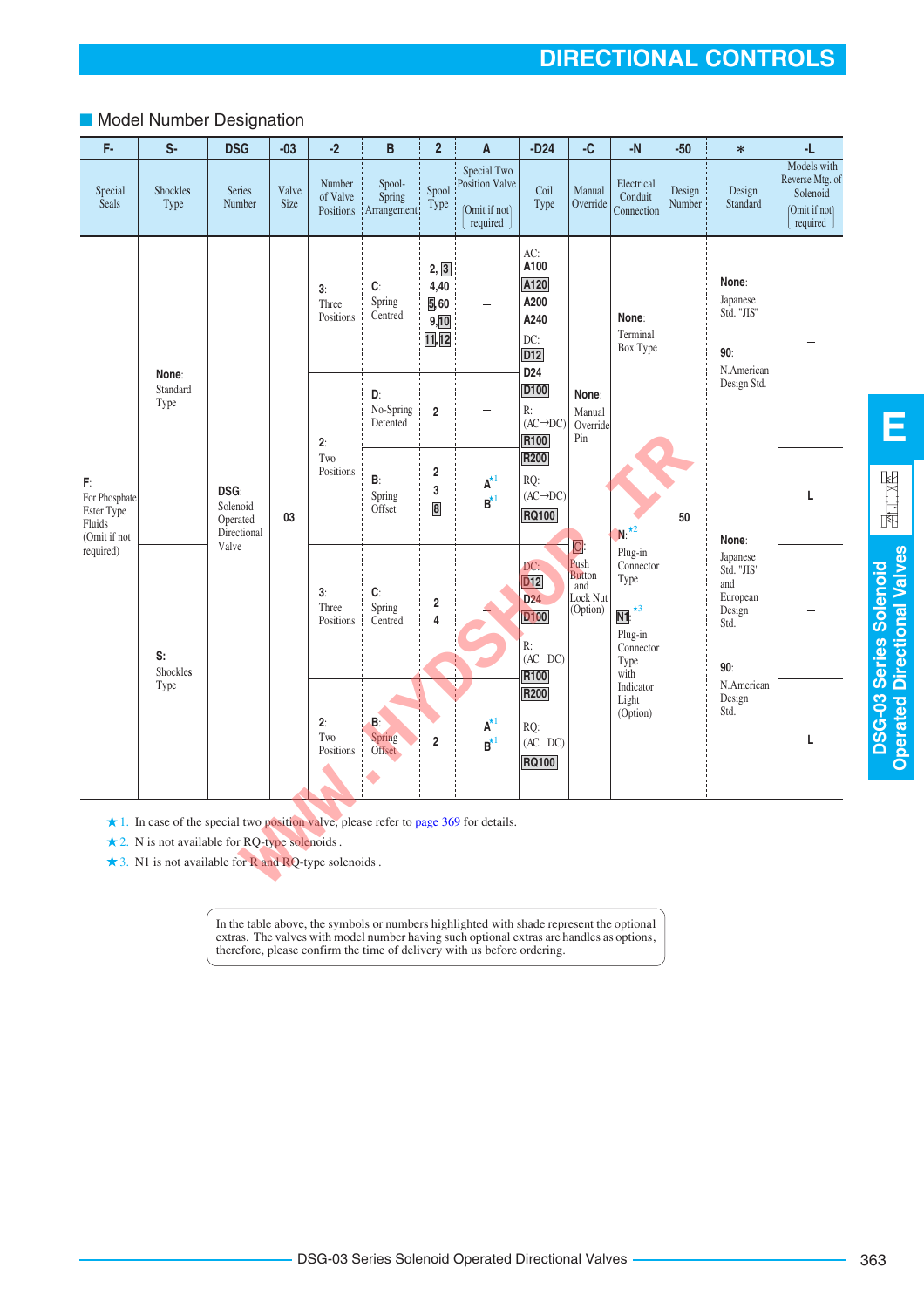## <span id="page-3-0"></span>**List of Standard Models and The Maximum Flow**

• Models with AC Solenoids: DSG-03-\*\*\*-A\*

|                                   |                          |                         |                                                                                                                                                                                                                                                                                                                                                                                                                                                                                                                                                                                                                                                                                                                                             |     |     |                                       |                          |                               | Max. Flow                     | L/min             |                  |                          |                                                                                 |                         |                |
|-----------------------------------|--------------------------|-------------------------|---------------------------------------------------------------------------------------------------------------------------------------------------------------------------------------------------------------------------------------------------------------------------------------------------------------------------------------------------------------------------------------------------------------------------------------------------------------------------------------------------------------------------------------------------------------------------------------------------------------------------------------------------------------------------------------------------------------------------------------------|-----|-----|---------------------------------------|--------------------------|-------------------------------|-------------------------------|-------------------|------------------|--------------------------|---------------------------------------------------------------------------------|-------------------------|----------------|
|                                   |                          |                         |                                                                                                                                                                                                                                                                                                                                                                                                                                                                                                                                                                                                                                                                                                                                             |     |     | $P \leq A \rightarrow B$ $T$          |                          |                               | [Port "B" Blocked]            | $P \rightarrow A$ |                  |                          | [Port "A" Blocked]                                                              | $P \rightarrow B$       |                |
| No. of Valve Positions            | Spool-Spring Arrangement | Model<br><b>Numbers</b> | Graphic<br>Symbols                                                                                                                                                                                                                                                                                                                                                                                                                                                                                                                                                                                                                                                                                                                          |     |     | B                                     |                          |                               | $L_{\rm A}$                   | ᆎᅶ                |                  |                          |                                                                                 | $A_{\perp}$ $B$ $\perp$ |                |
|                                   |                          |                         |                                                                                                                                                                                                                                                                                                                                                                                                                                                                                                                                                                                                                                                                                                                                             |     |     | <b>Working Pressure MPa</b>           |                          |                               | <b>Working Pressure MPa</b>   |                   |                  |                          | <b>Working Pressure MPa</b>                                                     |                         |                |
|                                   |                          |                         |                                                                                                                                                                                                                                                                                                                                                                                                                                                                                                                                                                                                                                                                                                                                             | 10  | 16  | 25                                    | 31.5                     | 10                            | 16                            | 25                | 31.5             | 10                       | 16                                                                              | 25                      | 31.5           |
|                                   |                          | DSG-03-3C2              | <del>ent i</del> xe                                                                                                                                                                                                                                                                                                                                                                                                                                                                                                                                                                                                                                                                                                                         | 100 | 100 | 100                                   | 100                      | 90(49)                        | $100(70)$ $100(48)$<br>53(30) | 96(28)<br>34(19)  | 65(24)<br>26(15) | 90(49)                   | $100(70)$ $100(48)$<br>53(30)                                                   | 96(28)<br>34(19)        | 65(24)         |
|                                   |                          |                         | A <sub>B</sub>                                                                                                                                                                                                                                                                                                                                                                                                                                                                                                                                                                                                                                                                                                                              |     |     |                                       |                          |                               |                               |                   |                  |                          | $100(81)   100(81)   100(81)   100(81)   100(81)   100(81)   100(81)   100(81)$ |                         | 26(15)         |
|                                   |                          | DSG-03-3C3              | <u>e Alihixe</u>                                                                                                                                                                                                                                                                                                                                                                                                                                                                                                                                                                                                                                                                                                                            | 90  | 90  | 90                                    | 90                       |                               | 100(81)   100(81)             | 100(81)           |                  |                          | 100(81) 100(81) 100(81) 100(81)                                                 |                         | 100(81)        |
|                                   |                          | DSG-03-3C4              | <b>Explorer</b>                                                                                                                                                                                                                                                                                                                                                                                                                                                                                                                                                                                                                                                                                                                             | 80  | 80  | 80(65)                                | 80(25)                   | 100(58) 100(33)               |                               | 76(22)            |                  | $46(19)$ 100(58) 100(33) |                                                                                 | 76(22)                  | 46(19)         |
|                                   |                          |                         |                                                                                                                                                                                                                                                                                                                                                                                                                                                                                                                                                                                                                                                                                                                                             |     |     | 75(20)                                | 30(15)                   | 90(47)                        | 50(26)                        | 28(18)            | 22(15)           | 90(47)                   | 50(26)                                                                          | 28(18)                  | 22(15)         |
|                                   |                          | DSG-03-3C40             | <b>EXPLANATION</b>                                                                                                                                                                                                                                                                                                                                                                                                                                                                                                                                                                                                                                                                                                                          | 100 | 100 | 100                                   |                          | $100(75)$ $100(62)$ $100(39)$ |                               | 84(21)            |                  | $48(18)$ $100(62)$       | 100(39)                                                                         | 84(21)                  | 48(18)         |
|                                   |                          |                         |                                                                                                                                                                                                                                                                                                                                                                                                                                                                                                                                                                                                                                                                                                                                             |     |     |                                       | 100(25)                  | 62(40)                        | 47(26)                        | 27(16)            | 20(12)           | 62(40)                   | 47(26)                                                                          | 27(16)                  | 20(12)         |
| Three Positions<br>Spring Centred |                          | DSG-03-3C5              | $\overline{B}$<br>$\frac{1}{2}$                                                                                                                                                                                                                                                                                                                                                                                                                                                                                                                                                                                                                                                                                                             | 30  | 30  | 30                                    | 30                       | 26                            | 21                            | 18                | 16               | 30                       | 28                                                                              | 28                      | 28             |
|                                   |                          | DSG-03-3C60             | $\begin{array}{c}\n\overrightarrow{AB} \\ \overrightarrow{AB} \\ \overrightarrow{BA} \\ \overrightarrow{AB} \\ \overrightarrow{AB} \\ \overrightarrow{AB} \\ \overrightarrow{AB} \\ \overrightarrow{AB} \\ \overrightarrow{AB} \\ \overrightarrow{AB} \\ \overrightarrow{AB} \\ \overrightarrow{AB} \\ \overrightarrow{AB} \\ \overrightarrow{AB} \\ \overrightarrow{AB} \\ \overrightarrow{AB} \\ \overrightarrow{AB} \\ \overrightarrow{AB} \\ \overrightarrow{AB} \\ \overrightarrow{AB} \\ \overrightarrow{AB} \\ \overrightarrow{AB} \\ \overrightarrow{AB} \\ \overrightarrow{AB} \\ \overrightarrow{AB} \\ \overrightarrow{AB} \\ \overrightarrow{AB} \\ \overrightarrow{AB} \\ \overrightarrow{AB} \\ \overrightarrow{AB} \\ \over$ | 70  | 70  | 70                                    | $\overline{\phantom{a}}$ | 100                           | 100                           | 100               |                  | 100                      | 100                                                                             | 100                     |                |
|                                   |                          | DSG-03-3C9              | $\frac{1}{2}$<br>地区岛                                                                                                                                                                                                                                                                                                                                                                                                                                                                                                                                                                                                                                                                                                                        | 100 | 100 | 100                                   | 100                      | 60                            | 60                            | 60                | 60               | 60                       | 60                                                                              | 60                      | 60             |
|                                   |                          | DSG-03-3C10             | $\beta$<br><b>EntilxE</b>                                                                                                                                                                                                                                                                                                                                                                                                                                                                                                                                                                                                                                                                                                                   | 80  | 80  | 80(30)                                | 80(20)                   | $100(55)$ $100(36)$           |                               | 60(21)            |                  |                          | $34(16)$ 100(55) 100(36)                                                        | 60(21)                  | 34(16)         |
|                                   |                          |                         |                                                                                                                                                                                                                                                                                                                                                                                                                                                                                                                                                                                                                                                                                                                                             |     |     | 30(25)                                | 20(15)                   | 60(38)                        | 47(24)                        | 23(14)            | 17(11)           | 60(38)                   | 47(24)                                                                          | 23(14)                  | 17(11)         |
|                                   |                          | DSG-03-3C11             | <b>PATTLIXKE</b>                                                                                                                                                                                                                                                                                                                                                                                                                                                                                                                                                                                                                                                                                                                            | 100 | 100 | 100                                   | 100                      | 100(80)   100(65)             |                               | 85(35)            | 62(28)           |                          | 100(80) 100(65)                                                                 | 85(35)                  | 62(28)         |
|                                   |                          |                         | $\beta$                                                                                                                                                                                                                                                                                                                                                                                                                                                                                                                                                                                                                                                                                                                                     |     |     |                                       |                          | 80(60)                        | 70(46)                        | 51(32)            | 45(25)           | 80(60)                   | 70(46)                                                                          | 51(32)                  | 45(25)         |
|                                   |                          | DSG-03-3C12             | <b>PATILYIXEE</b>                                                                                                                                                                                                                                                                                                                                                                                                                                                                                                                                                                                                                                                                                                                           | 90  | 90  | 90(30)<br>40(20)                      | 90(20)<br>20(15)         | 100(55)<br>60(38)             | 100(36)                       | 60(21)            | 34(16)           | 100(55)<br>60(38)        | 100(36)                                                                         | 60(21)                  | 34(16)         |
|                                   |                          |                         |                                                                                                                                                                                                                                                                                                                                                                                                                                                                                                                                                                                                                                                                                                                                             |     |     |                                       |                          |                               | 47(24)                        | 23(14)            | 17(11)           |                          | 47(24)                                                                          | 23(14)                  | 17(11)         |
|                                   | No-Spring<br>Detented    | DSG-03-2D2              | t-lii: IXE'                                                                                                                                                                                                                                                                                                                                                                                                                                                                                                                                                                                                                                                                                                                                 | 100 | 100 | 100                                   | 100                      | 40                            | 40                            | 30                | 28               | 60                       | 60                                                                              | 40                      | 35             |
|                                   |                          |                         |                                                                                                                                                                                                                                                                                                                                                                                                                                                                                                                                                                                                                                                                                                                                             |     |     |                                       |                          |                               |                               |                   |                  |                          |                                                                                 |                         |                |
| Two Positions                     |                          | DSG-03-2B2              |                                                                                                                                                                                                                                                                                                                                                                                                                                                                                                                                                                                                                                                                                                                                             | 100 | 100 | 100                                   | 100                      | 34                            | 24                            | 20                | 19               |                          | 100(62)   100(62)   100(44)                                                     |                         | 94(37)         |
|                                   | Spring Offset            |                         |                                                                                                                                                                                                                                                                                                                                                                                                                                                                                                                                                                                                                                                                                                                                             |     |     | 100(90) 100(90) 100(90) 100(90)       |                          |                               |                               |                   |                  | 80(42)                   | 73(36)                                                                          | 63(34)                  | 51(33)         |
|                                   |                          | DSG-03-2B3              | <b>ALIHXE</b>                                                                                                                                                                                                                                                                                                                                                                                                                                                                                                                                                                                                                                                                                                                               | 100 | 100 | 100                                   | 100                      | 57                            | 57                            | 57                | 57               |                          | 100(79)  100(72)  100(64)                                                       |                         | 100(59)        |
|                                   |                          |                         |                                                                                                                                                                                                                                                                                                                                                                                                                                                                                                                                                                                                                                                                                                                                             |     |     | 100(75)   100(75)   100(75)   100(75) |                          |                               |                               |                   |                  | 92(55)                   | 89(46)                                                                          | 78(28)                  | 70(27)         |
|                                   |                          | DSG-03-2B8              | <sub>ऀ</sub>                                                                                                                                                                                                                                                                                                                                                                                                                                                                                                                                                                                                                                                                                                                                |     |     |                                       |                          | 26                            | 19                            | 18                | 16               | 100(35)<br>45(21)        | 87(15)<br>34(12)                                                                | 61(9)<br>15(9)          | 49(7)<br>11(6) |
|                                   |                          |                         |                                                                                                                                                                                                                                                                                                                                                                                                                                                                                                                                                                                                                                                                                                                                             |     |     |                                       |                          |                               |                               |                   |                  |                          |                                                                                 |                         |                |

Notes : 1. The relation between the maximum flow in the table above and the frequency/voltage (within the serviceable voltage) is as shown below.

| (Example)                                                                                                                             | 50Hz, At rated voltage  |                              | 50Hz, At minimum serviceable voltage<br>$(80\% \text{ of rated voltage})$ |
|---------------------------------------------------------------------------------------------------------------------------------------|-------------------------|------------------------------|---------------------------------------------------------------------------|
| The maximum flow rate is<br>constant regardless of 50 Hz or<br>60 Hz and of any voltage<br>variants within the serviceable<br>voltage | 60Hz, At rated voltage- | 100(75)<br>$-100$<br>100(25) | 60Hz, At minimum serviceable voltage<br>$(90\% \text{ of rated voltage})$ |

2. For the maximum flow rate in P  $\rightarrow$  T of the valves with a  $\star$  mark, please see [page 368](#page-7-0).

The valve models with a  $\blacklozenge$  mark are handled as Options. If you choose such valves, check the time of delivery beforehand.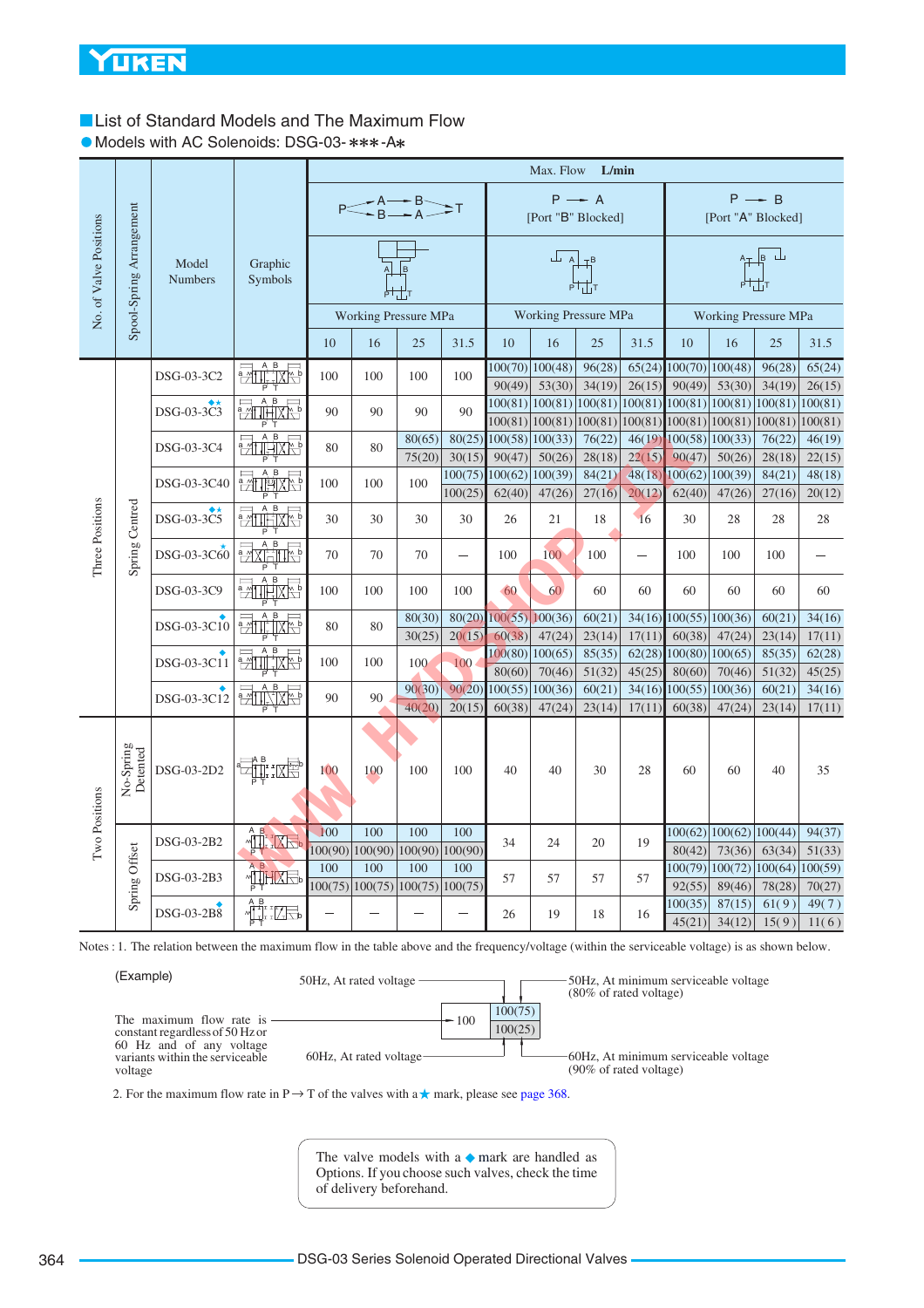- **List of Standard Models and The Maximum Flow**
- Models with DC Solenoids: DSG-03-\*\*\*-D\*
- **Models with R Type Solenoids: DSG-03-\*\*\*-R\***

 $\bullet$  Models with RQ Type Solenoids: DSG-03-\*\*\*-RQ100\*

|                        |                          |                         |                                                                                                                                                                                                                                                                                                                                                     |                          |            |                            |            |                  | Max. Flow                                                                                                                                           | L/min                                   |                   |     |                      |                                                                                                                                                                                                                                                                                                                                             |                  |
|------------------------|--------------------------|-------------------------|-----------------------------------------------------------------------------------------------------------------------------------------------------------------------------------------------------------------------------------------------------------------------------------------------------------------------------------------------------|--------------------------|------------|----------------------------|------------|------------------|-----------------------------------------------------------------------------------------------------------------------------------------------------|-----------------------------------------|-------------------|-----|----------------------|---------------------------------------------------------------------------------------------------------------------------------------------------------------------------------------------------------------------------------------------------------------------------------------------------------------------------------------------|------------------|
|                        |                          |                         |                                                                                                                                                                                                                                                                                                                                                     |                          |            | $P \leq A \rightarrow B$ T |            |                  |                                                                                                                                                     | $P \rightarrow A$<br>[Port "B" Blocked] |                   |     | [Port "A" Blocked]   | $P \rightarrow B$                                                                                                                                                                                                                                                                                                                           |                  |
| No. of Valve Positions | Spool-Spring Arrangement | Model<br><b>Numbers</b> | Graphic<br>Symbols                                                                                                                                                                                                                                                                                                                                  |                          |            |                            |            |                  | $\begin{array}{c c c c} \hline & & & & \\\hline & & & & \\\hline & & & & \\\hline & & & & \\\hline & & & & \\\hline & & & & & \\\hline \end{array}$ |                                         |                   |     |                      | $\begin{picture}(120,115) \put(0,0){\line(1,0){150}} \put(15,0){\line(1,0){150}} \put(15,0){\line(1,0){150}} \put(15,0){\line(1,0){150}} \put(15,0){\line(1,0){150}} \put(15,0){\line(1,0){150}} \put(15,0){\line(1,0){150}} \put(15,0){\line(1,0){150}} \put(15,0){\line(1,0){150}} \put(15,0){\line(1,0){150}} \put(15,0){\line(1,0){150$ |                  |
|                        |                          |                         |                                                                                                                                                                                                                                                                                                                                                     |                          |            | Working Pressure MPa       |            |                  |                                                                                                                                                     | Working Pressure MPa                    |                   |     | Working Pressure MPa |                                                                                                                                                                                                                                                                                                                                             |                  |
|                        |                          |                         |                                                                                                                                                                                                                                                                                                                                                     | 10                       | 16         | 25                         | 31.5       | 10               | 16                                                                                                                                                  | 25                                      | 31.5              | 10  | 16                   | 25                                                                                                                                                                                                                                                                                                                                          | 31.5             |
|                        |                          | DSG-03-3C2              | $\frac{1}{2}$ $\frac{1}{2}$ $\frac{1}{2}$ $\frac{1}{2}$ $\frac{1}{2}$ $\frac{1}{2}$ $\frac{1}{2}$ $\frac{1}{2}$ $\frac{1}{2}$ $\frac{1}{2}$ $\frac{1}{2}$ $\frac{1}{2}$ $\frac{1}{2}$ $\frac{1}{2}$ $\frac{1}{2}$ $\frac{1}{2}$ $\frac{1}{2}$ $\frac{1}{2}$ $\frac{1}{2}$ $\frac{1}{2}$ $\frac{1}{2}$ $\frac{1}{2}$<br>Т                            | 120                      | 120        | 120                        | 120        | 120              | 120<br>100                                                                                                                                          | 80<br>54                                | 55<br>43          | 120 | 120<br>100           | 80<br>54                                                                                                                                                                                                                                                                                                                                    | 55<br>43         |
|                        |                          | DSG-03-3C3              | <b>Exception</b>                                                                                                                                                                                                                                                                                                                                    | 120                      | 120        | 120                        | 120        | 120              | 120                                                                                                                                                 | 120                                     | 120               | 120 | 120                  | 120                                                                                                                                                                                                                                                                                                                                         | 120              |
|                        |                          | DSG-03-3C4              | <b>Printi</b> xe                                                                                                                                                                                                                                                                                                                                    | 120                      | 120        | 120                        | 120        | 120              | 120                                                                                                                                                 | 84<br>65                                | 64<br>53          | 120 | 120                  | 84<br>65                                                                                                                                                                                                                                                                                                                                    | 64<br>53         |
|                        |                          | DSG-03-3C40             | <b>THAR</b><br>箚                                                                                                                                                                                                                                                                                                                                    | 120                      | 120        | 120                        | 120        | 120              | 120<br>104                                                                                                                                          | 62<br>57                                | 49<br>42          | 120 | 120<br>104           | 62<br>57                                                                                                                                                                                                                                                                                                                                    | 49<br>42         |
|                        |                          | DSG-03-3C5              | $\begin{array}{c}\nA & B \\ \hline\n\end{array}$<br>$\overline{2}$                                                                                                                                                                                                                                                                                  | 50                       | 50         | 50                         | 50         | 35               | 24                                                                                                                                                  | 21                                      | 20                | 45  | 45                   | 45                                                                                                                                                                                                                                                                                                                                          | 45               |
| Three Positions        | Spring Centred           | DSG-03-3C60             | <b>EXHILE</b>                                                                                                                                                                                                                                                                                                                                       | 120                      | 120        | 120                        | $\equiv$   | 120              | 120                                                                                                                                                 | 120                                     | $\qquad \qquad -$ | 120 | 120                  | 120                                                                                                                                                                                                                                                                                                                                         |                  |
|                        |                          | DSG-03-3C9              | 神经<br>翮                                                                                                                                                                                                                                                                                                                                             | 120                      | 120        | 120                        | 120        | 100 <sup>o</sup> | 100                                                                                                                                                 | 100                                     | 100               | 100 | 100                  | 100                                                                                                                                                                                                                                                                                                                                         | 100              |
|                        |                          | DSG-03-3C10             | <b>Except</b>                                                                                                                                                                                                                                                                                                                                       | 120                      | 120        | 120<br>65                  | 65<br>50   | 120              | 112<br>69                                                                                                                                           | 60<br>46                                | 51<br>40          | 120 | 112<br>69            | 60<br>46                                                                                                                                                                                                                                                                                                                                    | 51<br>40         |
|                        |                          | DSG-03-3C11             | <b>Print</b> ixe<br>P                                                                                                                                                                                                                                                                                                                               | 120                      | 120        | 120                        | 120        | 100              | 100                                                                                                                                                 | 80<br>62                                | 65<br>52          | 100 | 100                  | 80<br>62                                                                                                                                                                                                                                                                                                                                    | 65<br>52         |
|                        |                          | DSG-03-3C12             | $\overline{B}$<br>Ą<br><b>PATILIZIE</b>                                                                                                                                                                                                                                                                                                             | 120                      | 120        | 120<br>65                  | 65<br>50   | 120              | 120<br>86                                                                                                                                           | 62<br>47                                | 51<br>40          | 120 | 120<br>86            | 62<br>47                                                                                                                                                                                                                                                                                                                                    | 51<br>40         |
|                        | No-Spring<br>Detented    | DSG-03-2D2              | I: IXR                                                                                                                                                                                                                                                                                                                                              | 120                      | 120        | 120                        | 120        | 45               | 37                                                                                                                                                  | 30                                      | 28                | 60  | 60                   | 40                                                                                                                                                                                                                                                                                                                                          | 35               |
| Two Positions          |                          | DSG-03-2B2              | $\begin{picture}(120,115) \put(0,0){\line(1,0){15}} \put(15,0){\line(1,0){15}} \put(15,0){\line(1,0){15}} \put(15,0){\line(1,0){15}} \put(15,0){\line(1,0){15}} \put(15,0){\line(1,0){15}} \put(15,0){\line(1,0){15}} \put(15,0){\line(1,0){15}} \put(15,0){\line(1,0){15}} \put(15,0){\line(1,0){15}} \put(15,0){\line(1,0){15}} \put(15,0){\line$ | 110<br>100               | 110<br>100 | 110<br>100                 | 110<br>100 | 68               | 47                                                                                                                                                  | 38                                      | 38                | 120 | 114<br>83            | 75<br>58                                                                                                                                                                                                                                                                                                                                    | 63               |
|                        | Spring Offset            | DSG-03-2B3              | $\begin{picture}(120,10) \put(0,0){\line(1,0){15}} \put(15,0){\line(1,0){15}} \put(15,0){\line(1,0){15}} \put(15,0){\line(1,0){15}} \put(15,0){\line(1,0){15}} \put(15,0){\line(1,0){15}} \put(15,0){\line(1,0){15}} \put(15,0){\line(1,0){15}} \put(15,0){\line(1,0){15}} \put(15,0){\line(1,0){15}} \put(15,0){\line(1,0){15}} \put(15,0){\line($ | 120                      | 120        | 120                        | 120        | 77               | 77                                                                                                                                                  | 77                                      | 77                | 120 | 120                  | 120                                                                                                                                                                                                                                                                                                                                         | 48<br>120<br>103 |
|                        |                          | DSG-03-2B8              | $\begin{picture}(130,10) \put(0,0){\line(1,0){15}} \put(15,0){\line(1,0){15}} \put(15,0){\line(1,0){15}} \put(15,0){\line(1,0){15}} \put(15,0){\line(1,0){15}} \put(15,0){\line(1,0){15}} \put(15,0){\line(1,0){15}} \put(15,0){\line(1,0){15}} \put(15,0){\line(1,0){15}} \put(15,0){\line(1,0){15}} \put(15,0){\line(1,0){15}} \put(15,0){\line($ | $\overline{\phantom{0}}$ |            |                            |            | 53               | 33                                                                                                                                                  | 24                                      | 23                | 120 | 120<br>62            | 62<br>40                                                                                                                                                                                                                                                                                                                                    | 47<br>37         |

Notes ) 1. The relation between the maximum flow in the table above and the voltage (within the serviceable voltage) is as shown below.

(Example)



2. For the maximum flow rate in P  $\rightarrow$  T of the valves with a  $\star$  mark, please see [page 368.](#page-7-0)

The valve models with a  $\bullet$  mark are handled as Options. If you choose such valves, check the time of delivery beforehand.

**E**

园山区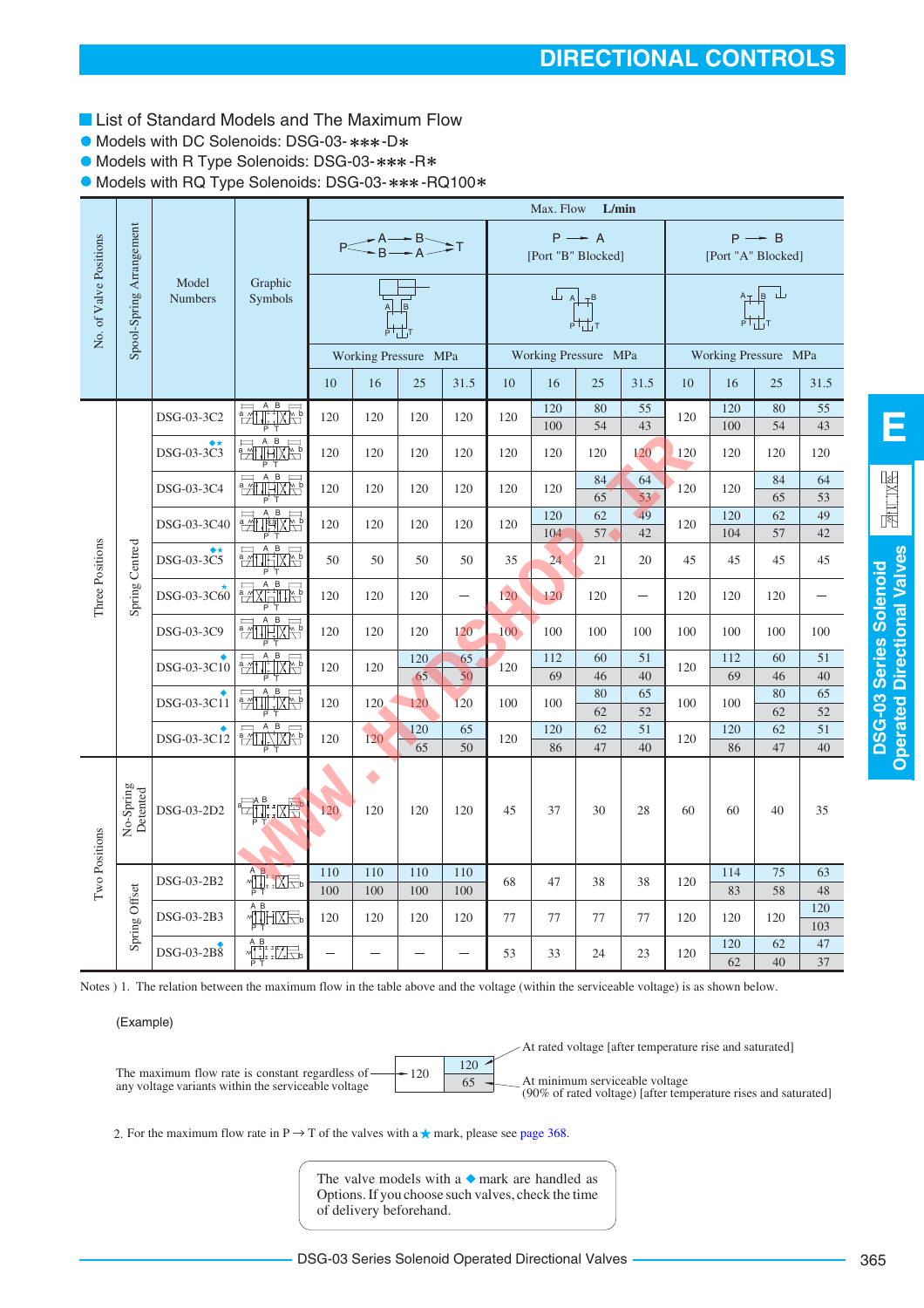## **List of Standard Models and The Maximum Flow**

• Models with AC Solenoids: DSG-03-\*\*\*-A\*

|                                   |                          |                         |                                                                                                                                                                                                                                                                                                                                                                                      |      |      |                                                         |            |                                                        | Max. Flow                                                                            |                        | <b>U.S.GPM</b>           |                          |                                       |                         |                         |
|-----------------------------------|--------------------------|-------------------------|--------------------------------------------------------------------------------------------------------------------------------------------------------------------------------------------------------------------------------------------------------------------------------------------------------------------------------------------------------------------------------------|------|------|---------------------------------------------------------|------------|--------------------------------------------------------|--------------------------------------------------------------------------------------|------------------------|--------------------------|--------------------------|---------------------------------------|-------------------------|-------------------------|
|                                   |                          |                         |                                                                                                                                                                                                                                                                                                                                                                                      |      |      | $P \leq A \rightarrow B$ T                              |            |                                                        | [Port "B" Blocked]                                                                   | $P \rightarrow A$      |                          |                          | [Port "A" Blocked]                    | $P \rightarrow B$       |                         |
| No. of Valve Positions            | Spool-Spring Arrangement | Model<br><b>Numbers</b> | Graphic<br>Symbole                                                                                                                                                                                                                                                                                                                                                                   |      |      | $\sqrt{B}$                                              |            |                                                        | $\frac{1}{A}$ $\frac{1}{A}$                                                          |                        |                          |                          |                                       | $A + B$                 |                         |
|                                   |                          |                         |                                                                                                                                                                                                                                                                                                                                                                                      |      |      | Working Pressure PSI                                    |            |                                                        | Working Pressure PSI                                                                 |                        |                          |                          | Working Pressure PSI                  |                         |                         |
|                                   |                          |                         |                                                                                                                                                                                                                                                                                                                                                                                      | 1450 | 2320 | 3630                                                    | 4570       | 1450                                                   | 2320                                                                                 | 3630                   | 4570                     | 1450                     | 2320                                  | 3630                    | 4570                    |
|                                   |                          | DSG-03-3C2              | $\overline{2}$ $\overline{1}$ $\overline{1}$ $\overline{1}$ $\overline{1}$ $\overline{1}$ $\overline{2}$ $\overline{1}$ $\overline{2}$ $\overline{1}$ $\overline{1}$ $\overline{2}$ $\overline{1}$ $\overline{2}$ $\overline{2}$ $\overline{1}$ $\overline{1}$ $\overline{2}$ $\overline{1}$ $\overline{2}$ $\overline{2}$ $\overline{2}$ $\overline{2}$ $\overline{2}$ $\overline{$ | 26.4 | 26.4 | 26.4                                                    | 26.4       | 23.8(12.9)                                             | 26.4 (18.5) 26.4 (12.7)<br>14.0(7.9)                                                 | 25.4(7.4)<br>9.0(5.0)  | 17.2(6.3)<br>6.7(4.0)    | 26.4(18.5)<br>23.8(12.9) | 26.4(12.7)<br>14.0(7.9)               | 25.4(7.4)<br>9.0(5.0)   | 17.2(6.3)<br>6.7(4.0)   |
|                                   |                          | DSG-03-3C3              | <b>PATTHIXES</b>                                                                                                                                                                                                                                                                                                                                                                     | 23.8 | 23.8 | 23.8                                                    | 23.8       |                                                        | $26.4(21.4)$ $26.4(21.4)$ $26.4(21.4)$ $26.4(21.4)$                                  |                        |                          |                          | $26.4(21.4)$ $26.4(21.4)$             | 26.4(21.4)              | 26.4(21.4)              |
|                                   |                          | DSG-03-3C4              | $\frac{1}{\sqrt{1+\frac{1}{2}}}\frac{1}{\sqrt{1+\frac{1}{2}}}\left( \frac{1}{\sqrt{1+\frac{1}{2}}}\right)$<br>袻                                                                                                                                                                                                                                                                      | 21.1 | 21.1 | 21.1 (17.2)                                             | 21.1(6.6)  | 26.4(15.3)                                             | 26.4 (21.4) 26.4 (21.4) 26.4 (21.4) 26.4 (21.4) 26.4 (21.4) 26.4 (21.4)<br>26.4(8.7) | 20.1(5.8)              |                          | $12.2(5.0)$ 26.4 (15.3)  | 26.4(8.7)                             | 26.4(21.4)<br>20.1(5.8) | 26.4(21.4)<br>12.2(5.0) |
|                                   |                          |                         |                                                                                                                                                                                                                                                                                                                                                                                      |      |      | 19.8(5.3)                                               | 7.9(4.0)   | 23.8 (12.4)                                            | 13.2(6.9)                                                                            | 7.4(4.8)               | 5.8(4.0)                 | 23.8(12.4)               | 13.2(6.9)                             | 7.4(4.8)                | 5.8(4.0)                |
| Three Positions<br>Spring Centred |                          | DSG-03-3C40             | 幡母<br>$\frac{1}{2}$                                                                                                                                                                                                                                                                                                                                                                  | 26.4 | 26.4 | 26.4                                                    | 26.4(19.8) | $26.4(16.4)$ $26.4(10.3)$<br>$26.4(6.6)$ 16.4 $(10.6)$ | 12.4(6.9)                                                                            | 22.2(5.5)<br>7.1(4.2)  | 12.7(4.8)<br>5.3(3.2)    | 16.4(10.6)               | $26.4(16.4)$ 26.4 (10.3)<br>12.4(6.9) | 22.2(5.5)<br>7.1(4.2)   | 12.7(4.8)<br>5.3(3.2)   |
|                                   |                          | DSG-03-3C5              | <b>Extractor</b>                                                                                                                                                                                                                                                                                                                                                                     | 7.9  | 7.9  | 7.9                                                     | 7.9        | 6.9                                                    | 5.5                                                                                  | 4.8                    | 4.2                      | 7.9                      | 7.4                                   | 7.4                     | 7.4                     |
|                                   |                          | DSG-03-3C60             | extine                                                                                                                                                                                                                                                                                                                                                                               | 18.5 | 18.5 | 18.5                                                    | $\equiv$   | 26.4                                                   | 26.4                                                                                 | 26.4                   | $\overline{\phantom{0}}$ | 26.4                     | 26.4                                  | 26.4                    |                         |
|                                   |                          | DSG-03-3C9              | $\mathbf{B}$<br>经前期来                                                                                                                                                                                                                                                                                                                                                                 | 26.4 | 26.4 | 26.4                                                    | 26.4       | 15.9                                                   | 15.9                                                                                 | 15.9                   | 15.9                     | 15.9                     | 15.9                                  | 15.9                    | 15.9                    |
|                                   |                          | DSG-03-3C10             | <b>Put IXE</b>                                                                                                                                                                                                                                                                                                                                                                       | 21.1 | 21.1 | 21.1(7.9)                                               | 21.1(5.3)  | 26.4(14.5)                                             | 26.4(9.5)                                                                            | 15.9(5.5)              | 9.0(4.2)                 | 26.4(14.5)               | 26.4(9.5)                             | 15.9(5.5)               | 9.0(4.2)                |
|                                   |                          |                         |                                                                                                                                                                                                                                                                                                                                                                                      |      |      | 7.9(6.6)                                                | 5.3(4.0)   | 15.9(10)                                               | 12.4(6.3)                                                                            | 6.1(3.7)               | 4.5(2.9)                 | 15.9(10)                 | 12.4(6.3)                             | 6.1(3.7)                | 4.5(2.9)                |
|                                   |                          | DSG-03-3C11             | B,<br>٩M                                                                                                                                                                                                                                                                                                                                                                             | 26.4 | 26.4 | 26.4                                                    | 26.4       |                                                        | $26.4(21.1)$ 26.4 (17.2)<br>$21.1(15.9)$ 18.5 (12.2)                                 | 22.5(9.2)<br>13.5(8.5) | 16.4(7.4)                | $11.9(6.6)$ 21.9 (15.9)  | 26.4 (21.1) 26.4 (17.2)<br>18.5(12.2) | 22.5(9.2)<br>13.5(8.5)  | 16.4(7.4)<br>11.9(6.6)  |
|                                   |                          | DSG-03-3C12             | $\overline{B}$<br><b>Enixixe</b>                                                                                                                                                                                                                                                                                                                                                     | 23.8 | 23.8 | 23.8(7.9)                                               | 23.8(5.3)  | 26.4(14.5)                                             | 26.4(9.5)                                                                            | 15.9(5.5)              | 9.0(4.2)                 | 26.4(14.5)               | 26.4(9.5)                             | 15.9(5.5)               | 9.0(4.2)                |
|                                   |                          |                         |                                                                                                                                                                                                                                                                                                                                                                                      |      |      | 10.6(5.3)                                               | 5.3(4.0)   | 15.9(10)                                               | 12.4(6.3)                                                                            | 6.1(3.7)               | 4.5(2.9)                 | 15.9(10)                 | 12.4(6.3)                             | 6.1(3.7)                | 4.5(2.9)                |
|                                   | No-Spring<br>Detented    | DSG-03-2D2              | - 그대 18년                                                                                                                                                                                                                                                                                                                                                                             | 26.4 | 26.4 | 26.4                                                    | 26.4       | 10.6                                                   | 10.6                                                                                 | 7.9                    | 7.4                      | 15.9                     | 15.9                                  | 10.6                    | 9.2                     |
| Two Positions                     |                          | DSG-03-2B2              | <b>ALLERE</b>                                                                                                                                                                                                                                                                                                                                                                        | 26.4 | 26.4 | 26.4                                                    | 26.4       | 9.0                                                    | 6.3                                                                                  | 5.3                    | 5.0                      |                          | 26.4 (16.4) 26.4 (16.4) 26.4 (11.6)   |                         | 24.8(9.8)               |
|                                   |                          |                         |                                                                                                                                                                                                                                                                                                                                                                                      |      |      | 26.4 (23.8) 26.4 (23.8) 26.4 (23.8) 26.4 (23.8)         |            |                                                        |                                                                                      |                        |                          | 21.1(11.1)               | 19.3(9.5)                             | 16.6(9.0)               | 13.5(8.7)               |
|                                   | Spring Offset            | DSG-03-2B3              |                                                                                                                                                                                                                                                                                                                                                                                      | 26.4 | 26.4 | 26.4<br>26.4 (19.8) 26.4 (19.8) 26.4 (19.8) 26.4 (19.8) | 26.4       | 15.1                                                   | 15.1                                                                                 | 15.1                   | 15.1                     | 26.4(20.9)               | 26.4(19)<br>24.3 (14.5) 23.5 (12.2)   | 26.4(16.9)<br>20.6(7.4) | 26.4(15.6)<br>18.5(7.1) |
|                                   |                          | DSG-03-2B8              | $\begin{picture}(120,10) \put(0,0){\line(1,0){15}} \put(15,0){\line(1,0){15}} \put(15,0){\line(1,0){15}} \put(15,0){\line(1,0){15}} \put(15,0){\line(1,0){15}} \put(15,0){\line(1,0){15}} \put(15,0){\line(1,0){15}} \put(15,0){\line(1,0){15}} \put(15,0){\line(1,0){15}} \put(15,0){\line(1,0){15}} \put(15,0){\line(1,0){15}} \put(15,0){\line($                                  |      |      |                                                         |            | 6.9                                                    | 5.0                                                                                  | 4.8                    | 4.2                      | 26.4(9.2)<br>11.9(5.5)   | 23(4.0)<br>9.0(3.2)                   | 16.1(2.4)<br>4.0(2.4)   | 12.9(1.8)<br>2.9(1.6)   |

Notes: 1. The relation between the maximum flow in the table above and the voltage (within the serviceable voltage) is as shown below.



2. For the maximum flow rate in P  $\rightarrow$  T of the valves with a  $\star$  mark, please see [page 368.](#page-7-0)

The valve models with a  $\bullet$  mark are handled as Options. If you choose such valves, check the time of delivery beforehand.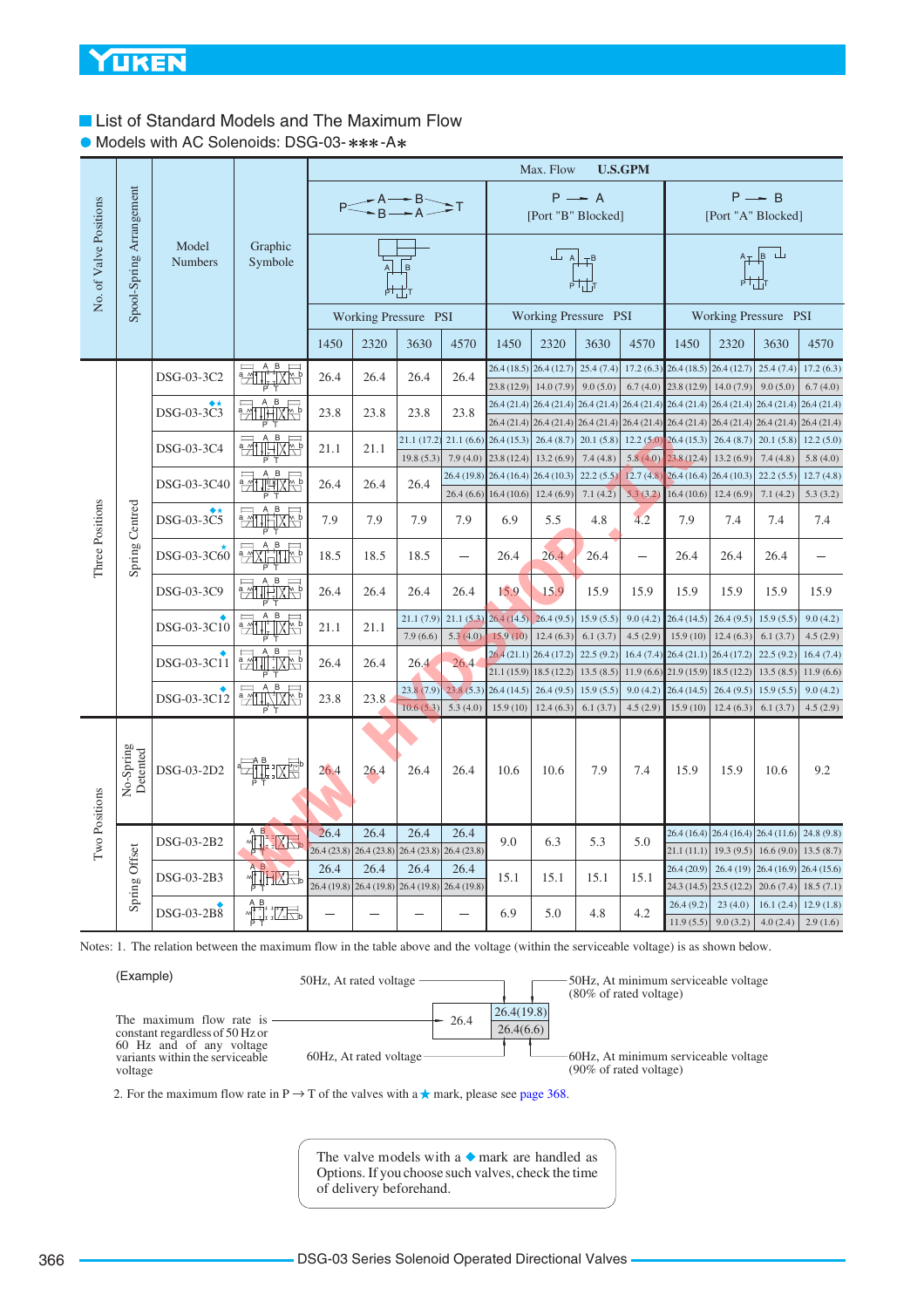- **List of Standard Models and The Maximum Flow**
- Models with DC Solenoids: DSG-03-\*\*\*-D\*
- Models with R Type Solenoids: DSG-03-\*\*\*-R\*

 $\bullet$  Models with RQ Type Solenoids: DSG-03- \*\*\*-RQ100\*

|                        |                          |                         |                                                                                                                                                                                                                                                                                                                                                     |      |                   |                          |                          |      | Max. Flow        |                                         | <b>U.S. GPM</b>          |      |                      |                         |              |
|------------------------|--------------------------|-------------------------|-----------------------------------------------------------------------------------------------------------------------------------------------------------------------------------------------------------------------------------------------------------------------------------------------------------------------------------------------------|------|-------------------|--------------------------|--------------------------|------|------------------|-----------------------------------------|--------------------------|------|----------------------|-------------------------|--------------|
|                        |                          |                         |                                                                                                                                                                                                                                                                                                                                                     |      |                   | $P \leq A \neq B \leq A$ |                          |      |                  | $P \rightarrow A$<br>[Port "B" Blocked] |                          |      | [Port "A" Blocked]   | $P \rightarrow B$       |              |
| No. of Valve Positions | Spool-Spring Arrangement | Model<br><b>Numbers</b> | Graphic<br>Symbols                                                                                                                                                                                                                                                                                                                                  |      |                   |                          |                          |      | $\perp$ $\wedge$ | $P$ <sub>L</sub>                        |                          |      |                      | $A_{\perp}$ $B$ $\perp$ |              |
|                        |                          |                         |                                                                                                                                                                                                                                                                                                                                                     |      |                   | Working Pressure PSI     |                          |      |                  | Working Pressure PSI                    |                          |      | Working Pressure PSI |                         |              |
|                        |                          |                         |                                                                                                                                                                                                                                                                                                                                                     | 1450 | 2320              | 3630                     | 4570                     | 1450 | 2320             | 3630                                    | 4570                     | 1450 | 2320                 | 3630                    | 4570         |
|                        |                          | DSG-03-3C2              | <b>Print i</b> Xe                                                                                                                                                                                                                                                                                                                                   | 31.7 | 31.7              | 31.7                     | 31.7                     | 31.7 | 31.7<br>26.4     | 21.1<br>14.3                            | 14.5<br>11.4             | 31.7 | 31.7<br>26.4         | 21.1<br>14.3            | 14.5<br>11.4 |
|                        |                          | DSG-03-3C3              | 勃帕格                                                                                                                                                                                                                                                                                                                                                 | 31.7 | 31.7              | 31.7                     | 31.7                     | 31.7 | 31.7             | 31.7                                    | 31.7                     | 31.7 | 31.7                 | 31.7                    | 31.7         |
|                        |                          | DSG-03-3C4              | $\frac{1}{\sqrt{2}}$                                                                                                                                                                                                                                                                                                                                | 31.7 | 31.7              | 31.7                     | 31.7                     | 31.7 | 31.7             | 22.2<br>17.2                            | 16.9<br>14               | 31.7 | 31.7                 | 22.2<br>17.2            | 16.9<br>14   |
|                        |                          | DSG-03-3C40             | $\frac{1}{2}$                                                                                                                                                                                                                                                                                                                                       | 31.7 | 31.7              | 31.7                     | 31.7                     | 31.7 | 31.7<br>27.5     | 16.4<br>15.1                            | 12.9<br>11.1             | 31.7 | 31.7<br>27.5         | 16.4<br>15.1            | 12.9<br>11.1 |
| Three Positions        | Spring Centred           | DSG-03-3C5              | <del>en û l</del> ixte                                                                                                                                                                                                                                                                                                                              | 13.2 | 13.2              | 13.2                     | 13.2                     | 9.2  | 6.3              | 5.5                                     | 5.3                      | 11.9 | 11.9                 | 11.9                    | 11.9         |
|                        |                          | DSG-03-3C60             | <b>EXHILE</b>                                                                                                                                                                                                                                                                                                                                       | 31.7 | 31.7              | 31.7                     | $\overline{\phantom{0}}$ | 31.7 | 31.7             | 31.7                                    | $\overline{\phantom{m}}$ | 31.7 | 31.7                 | 31.7                    |              |
|                        |                          | DSG-03-3C9              | $\overline{B}$<br><b>Extractive</b>                                                                                                                                                                                                                                                                                                                 | 31.7 | 31.7              | 31.7                     | 31.7                     | 26.4 | 26.4             | 26.4                                    | 26.4                     | 26.4 | 26.4                 | 26.4                    | 26.4         |
|                        |                          | DSG-03-3C10             | $\frac{1}{2}$                                                                                                                                                                                                                                                                                                                                       | 31.7 | 31.7              | 31.7                     | 17.2                     | 31.7 | 29.6             | 15.9                                    | 13.5                     | 31.7 | 29.6                 | 15.9                    | 13.5         |
|                        |                          |                         |                                                                                                                                                                                                                                                                                                                                                     |      |                   | 17.2                     | 13.2                     |      | 18.2             | 12.2<br>21.1                            | 10.6<br>17.2             |      | 18.2                 | 12.2<br>21.1            | 10.6<br>17.2 |
|                        |                          | DSG-03-3C11             | $\frac{1}{2}$<br>ΡT                                                                                                                                                                                                                                                                                                                                 | 31.7 | 31.7              | 31.7                     | 31.7                     | 26.4 | 26.4             | 16.4                                    | 13.7                     | 26.4 | 26.4                 | 16.4                    | 13.7         |
|                        |                          | DSG-03-3C12             | PILITAR                                                                                                                                                                                                                                                                                                                                             | 31.7 | 31.7              | 31.7                     | 17.2                     | 31.7 | 31.7             | 16.4                                    | 13.5                     | 31.7 | 31.7                 | 16.4                    | 13.5         |
|                        |                          |                         |                                                                                                                                                                                                                                                                                                                                                     |      |                   | 17.2                     | 13.2                     |      | 22.7             | 12.4                                    | 10.6                     |      | 22.7                 | 12.4                    | 10.6         |
|                        | No-Spring<br>Detented    | DSG-03-2D2              |                                                                                                                                                                                                                                                                                                                                                     | 31.7 | $\bullet$<br>31.7 | 31.7                     | 31.7                     | 11.9 | 9.8              | 7.9                                     | 7.4                      | 15.9 | 15.9                 | 10.6                    | 9.2          |
| Two Positions          |                          | DSG-03-2B2              | $\begin{picture}(120,10) \put(0,0){\line(1,0){15}} \put(15,0){\line(1,0){15}} \put(15,0){\line(1,0){15}} \put(15,0){\line(1,0){15}} \put(15,0){\line(1,0){15}} \put(15,0){\line(1,0){15}} \put(15,0){\line(1,0){15}} \put(15,0){\line(1,0){15}} \put(15,0){\line(1,0){15}} \put(15,0){\line(1,0){15}} \put(15,0){\line(1,0){15}} \put(15,0){\line($ | 29.1 | 29.1              | 29.1                     | 29.1                     | 18   | 12.4             | 10                                      | 10                       | 31.7 | 30.1                 | 19.8                    | 16.6         |
|                        |                          |                         |                                                                                                                                                                                                                                                                                                                                                     | 26.4 | 26.4              | 26.4                     | 26.4                     |      |                  |                                         |                          |      | 21.9                 | 15.3                    | 12.7         |
|                        | Spring Offset            | DSG-03-2B3              | <b>ALIHIXEL</b>                                                                                                                                                                                                                                                                                                                                     | 31.7 | 31.7              | 31.7                     | 31.7                     | 20.3 | 20.3             | 20.3                                    | 20.3                     | 31.7 | 31.7                 | 31.7                    | 31.7<br>27.2 |
|                        |                          | DSG-03-2B8              | :LH                                                                                                                                                                                                                                                                                                                                                 |      |                   |                          |                          | 14   | 8.7              | 6.3                                     | 6.1                      | 31.7 | 31.7<br>16.4         | 16.4<br>10.6            | 12.4<br>9.8  |

Notes ) 1. The relation between the maximum flow in the table above and the voltage (within the serviceable voltage) is as shown below.

(Example)



2. For the maximum flow rate in P  $\rightarrow$  T of the valves with a  $\star$  mark, please see [page 368.](#page-7-0)

The valve models with a  $\bullet$  mark are handled as Options. If you choose such valves, check the time of delivery beforehand.

**DSG-03 Series Solenoid Operated Directional Valves**

**DSG-03 Series Solenoid**<br>Operated Directional Valves

**E**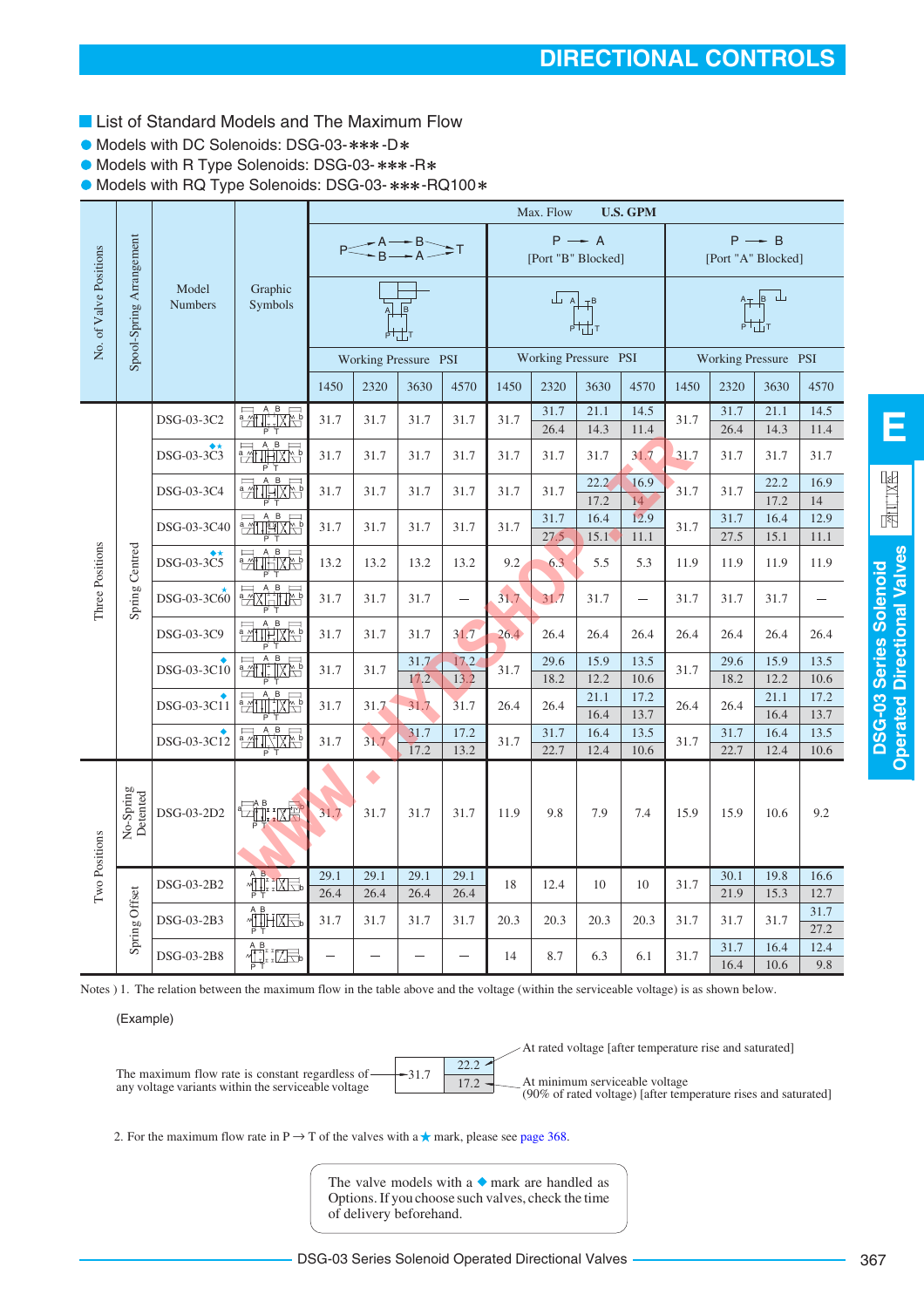## <span id="page-7-0"></span>**UKEN**

### Maximum Flow of Centre By-Pass

In valve type 3C3, 3C5 and 3C60, in case where the actuator is put on in between the cylinder ports A and B as illustrated below and where the actuator moves and suspended at its stroke end and where the valve is then shifted to the neutral position in the suspended state of the actuator, the maximum flow rates available are those as shown as the table below regardless of any voltage in the range of serviceable voltage.



|                         | Graphic                                |                        | Max. Flow                 | $L/min$ (U.S.GPM)      |                          |
|-------------------------|----------------------------------------|------------------------|---------------------------|------------------------|--------------------------|
| Model Numbers           | Symbols                                | 10 MPa<br>$(1450$ PSI) | 16 MPa<br>$(2320$ PSI $)$ | $25$ MPa<br>(3630 PSI) | 31.5 MPa<br>$(4570$ PSI) |
| $DSG-03-3C3-A*$         | A, B<br>$\cdot$ $\sqrt{\frac{M}{N}}$ p | 100(26.4)              | 100(26.4)                 | 100(26.4)              | 100(26.4)                |
| DSG-03-3C3-D*/R*/RO100  | a $\cancel{m}$                         | 120(31.7)              | 120(31.7)                 | 120(31.7)              | 120(31.7)                |
| $DSG-03-3C5-A*$         | ,B<br>Α,<br><b>THIXIN'</b>             | 26(6.9)                | 21(5.5)                   | 18(4.8)                | 16(4.2)                  |
| DSG-03-3C5-D*/R*/RO100  | $\frac{a}{2}$                          | 35(9.2)                | 24(6.3)                   | 21(5.5)                | 20(5.3)                  |
| $DSG-03-3C60-A*$        | A, B<br>∏M b<br>a M                    | 84 (22.2)              | 52(13.7)                  | 52(13.7)               |                          |
| DSG-03-3C60-D*/R*/RO100 |                                        | 68 (18.0)              | 65 (17.2)                 | 61(16.1)               |                          |

- **List of Shockless Models and The Maximum Flow**
- $\bullet$  Models with DC Solenoids: S-DSG-03-\*\*\*-D\*
- Models with R Type Solenoids: S-DSG-03-\*\*\*-R\*
- $\bullet$  Models with RQ Type Solenoids: S-DSG-03-\*\*\*-RQ100



|                           |                             | <b>List of Shockless Models and The Maximum Flow</b><br>• Models with DC Solenoids: S-DSG-03-***-D*<br>Models with R Type Solenoids: S-DSG-03-***-R*<br>• Models with RQ Type Solenoids: S-DSG-03-***-RQ100 |                                                                                                                                                                                                                                                                                                                        |                                                                                                                     |              |                                    |              |            |              |                                             |                 |            |              |                            |              |
|---------------------------|-----------------------------|-------------------------------------------------------------------------------------------------------------------------------------------------------------------------------------------------------------|------------------------------------------------------------------------------------------------------------------------------------------------------------------------------------------------------------------------------------------------------------------------------------------------------------------------|---------------------------------------------------------------------------------------------------------------------|--------------|------------------------------------|--------------|------------|--------------|---------------------------------------------|-----------------|------------|--------------|----------------------------|--------------|
|                           |                             |                                                                                                                                                                                                             |                                                                                                                                                                                                                                                                                                                        |                                                                                                                     |              |                                    |              |            | Max. Flow    |                                             | L/min (U.S.GPM) |            |              |                            |              |
|                           |                             |                                                                                                                                                                                                             |                                                                                                                                                                                                                                                                                                                        | $P \rightarrow A$<br>$P \rightarrow B$<br>[Port "B" Blocked]<br>[Port "A" Blocked]                                  |              |                                    |              |            |              |                                             |                 |            |              |                            |              |
| No. of Valve<br>Positions | Spool-Spring<br>Arrangement | Model<br><b>Numbers</b>                                                                                                                                                                                     | Graphic<br>Symbols                                                                                                                                                                                                                                                                                                     | ابتله<br>$\overline{A}$<br> B <br>$\mathsf{A}$                                                                      |              |                                    |              |            |              |                                             |                 |            |              |                            |              |
|                           |                             |                                                                                                                                                                                                             |                                                                                                                                                                                                                                                                                                                        |                                                                                                                     |              | Working Pressure MPa (PSI)         |              |            |              | Working Pressure MPa (PSI)                  |                 |            |              | Working Pressure MPa (PSI) |              |
|                           |                             |                                                                                                                                                                                                             |                                                                                                                                                                                                                                                                                                                        | (730)                                                                                                               | 10<br>(1450) | 16<br>(2320)                       | 25<br>(3630) | 5<br>(730) | 10<br>(1450) | 16<br>(2320)                                | 25<br>(3630)    | 5<br>(730) | 10<br>(1450) | 16<br>(2320)               | 25<br>(3630) |
|                           |                             | S-DSG-03-3C2                                                                                                                                                                                                | $\frac{1}{2}$ 11, $\frac{1}{1}$ $\frac{1}{1}$ $\frac{1}{1}$ $\frac{1}{1}$ $\frac{1}{1}$ $\frac{1}{1}$ $\frac{1}{2}$ $\frac{1}{2}$ $\frac{1}{2}$ $\frac{1}{2}$ $\frac{1}{2}$ $\frac{1}{2}$ $\frac{1}{2}$ $\frac{1}{2}$ $\frac{1}{2}$ $\frac{1}{2}$ $\frac{1}{2}$ $\frac{1}{2}$ $\frac{1}{2}$ $\frac{1}{2}$ $\frac{1}{2$ |                                                                                                                     |              |                                    |              |            | 120(31.7)    | $75(19.8)$ 50 (13.2)                        |                 | 120(31.7)  |              | $120(31.7)$ 75 (19.8)      | 50(13.2)     |
| Positions<br>Three        | Centred<br>Spring           |                                                                                                                                                                                                             |                                                                                                                                                                                                                                                                                                                        |                                                                                                                     |              |                                    |              |            |              | $105(27.7)$ 65 (17.2) 40 (10.6)             |                 |            |              | $105(27.7)$ 65 (17.2)      | 40(10.6)     |
|                           |                             |                                                                                                                                                                                                             | <b>PATHIX RE</b>                                                                                                                                                                                                                                                                                                       | [120 (31.7) 120 (31.7)]                                                                                             |              | $\left  85(22.5) \right  65(17.2)$ |              |            |              | $120(31.7)$ 75 (19.8) 40 (10.6)             |                 |            |              | $120(31.7)$ 75 (19.8)      | 40(10.6)     |
|                           |                             | S-DSG-03-3C4                                                                                                                                                                                                |                                                                                                                                                                                                                                                                                                                        |                                                                                                                     |              | $70(18.5)$ 45 (11.9)               |              | 120(31.7)  |              | $\left[100(26.4)\right]$ 65 (17.2) 35 (9.2) |                 | 120(31.7)  |              | $100(26.4)$ 65 (17.2)      | 35(9.2)      |
| Positions<br>$_{\rm Two}$ | Spring<br>Offset            | S-DSG-03-2B2                                                                                                                                                                                                | 州陆区                                                                                                                                                                                                                                                                                                                    |                                                                                                                     |              |                                    |              |            |              |                                             |                 |            |              | 105(27.7)                  | 60(15.9)     |
|                           |                             |                                                                                                                                                                                                             |                                                                                                                                                                                                                                                                                                                        | 120 (31.7) 100 (26.4) 75 (19.8) 40 (10.6) 39 (10.3) 39 (10.3) 39 (10.3) 39 (10.3) 120 (31.7) 120 (31.7)<br>80(21.1) |              |                                    |              |            |              |                                             |                 |            | 50(13.2)     |                            |              |

Note: The relation between the maximum flow in the table above and the voltage (within the serviceable voltage) is as shown below.

(Example)

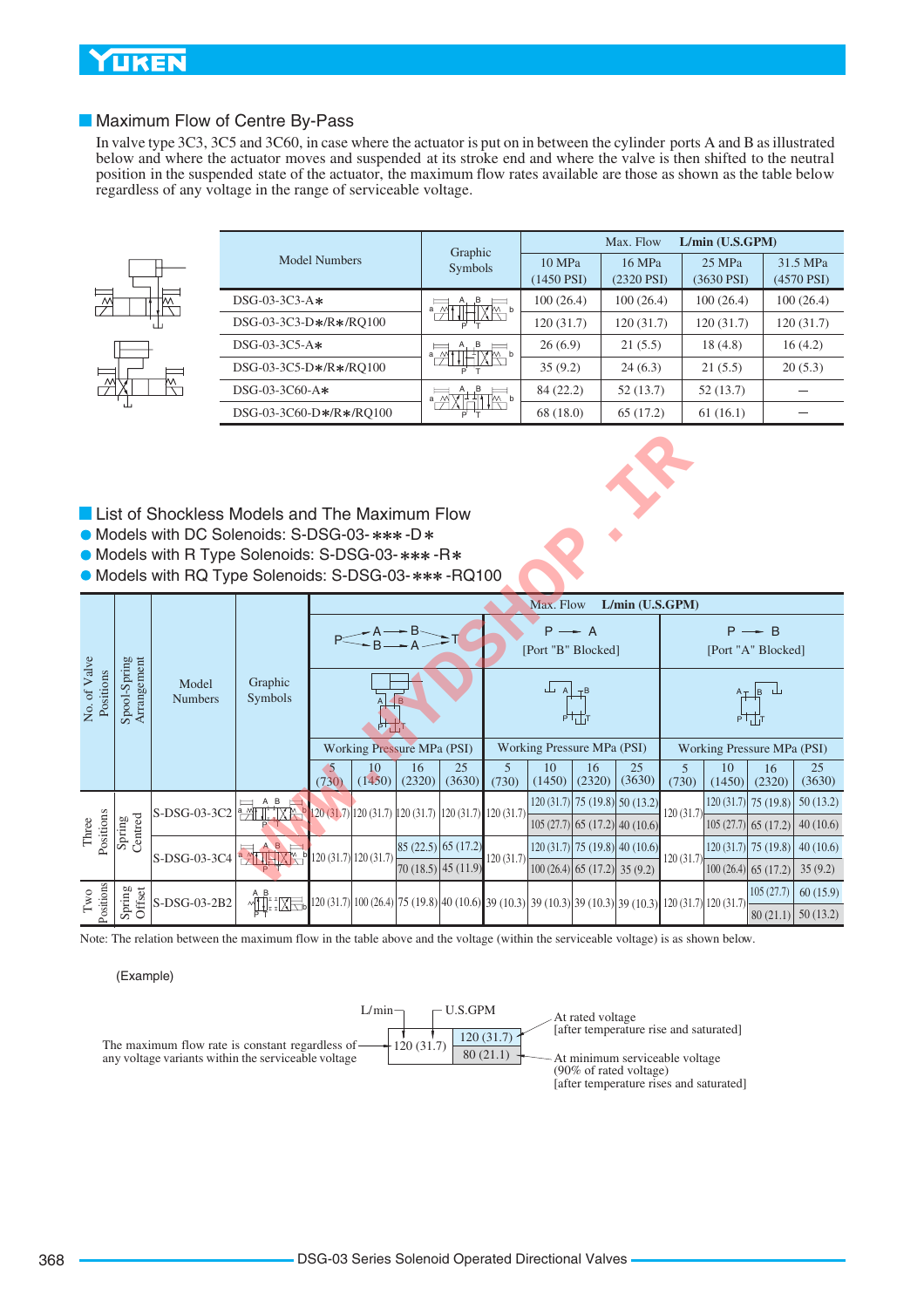In the above table, the graphic symbols in mounting type highlighted with shade are optional extra, therefore, please confirm the time of delivery with

## **DIRECTIONAL CONTROLS**

### <span id="page-8-0"></span>Reverse Mounting of Solenoid

In spring offset type, it is a standard configuration that the solenoid is mounted onto the valve in the SOL b position (side). However, in this particular spool-spring arrangement, the mounting of the solenoid onto the valve in the reverse position -SOL a side- is also available. The graphic symbol for this reverse mounting is as shown below. As for the valve type  $2B*A$  and  $2B*B$ , please refer to the explanation under the heading of "Valves Using Neutral



Standard Mtg. of Solenoid Reverse Mtg. of Solenoid

### **U** Valves Using Neutral Position and Side Position (Special Two Position Valve)

Besides the use of the standard 2-position valves aforementioned in the "List of Standard Models and Maximum Flow", the 3-position valves also can be used as the 2-position valves using the two of their three positions. In this case, there are two kinds of the valve available. One is the valve using the neutral position and SOL a position  $(2B*A)$  and another is the valve using the neutral position and SOL b position  $(2B*B)$ .



369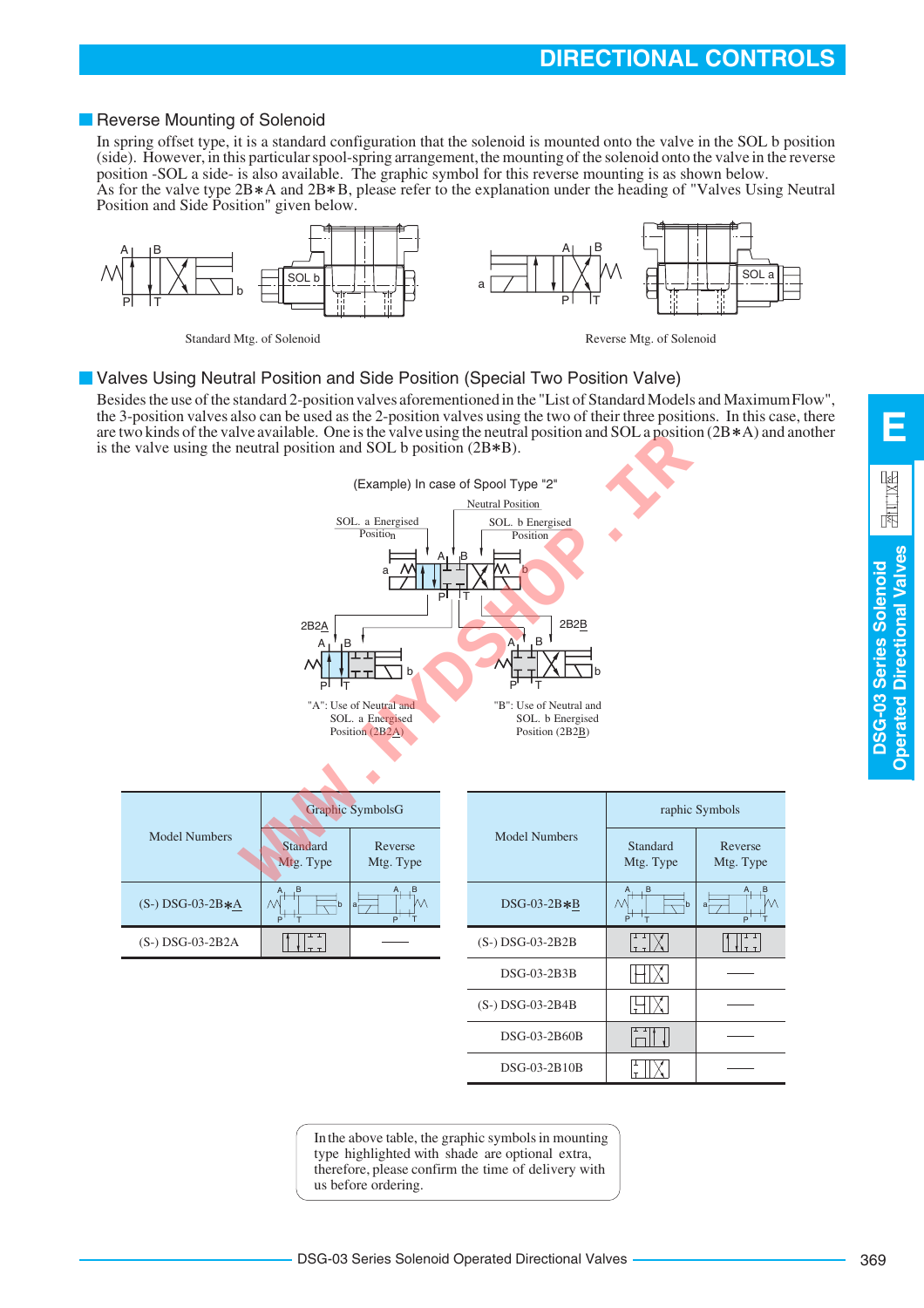## **Typical Changeover Time**

Changeover time varies according to oil viscosity, spool type and hydraulic circuit.

**Standard Type** (Without Shockless Function)-

#### Pressure: 16 MPa (2320 PSI) Flow Rate: 70 L/min (18.5 U.S.GPM)<br>Viscosity: 30 mm<sup>2</sup>/s (140 SSU) Voltage: 100 %V (After coil temperature rises and saturated) [Test Conditions] Flow Rate: 70 L/min (18.5 U.S.GPM)

#### [Result of Measurement]



| Type             | <b>Model Numbers</b> | Changeover Time ms |                |  |  |  |  |
|------------------|----------------------|--------------------|----------------|--|--|--|--|
|                  |                      | T <sub>1</sub>     | T <sub>2</sub> |  |  |  |  |
| Standard<br>Type | $DSG-03-3C2-A*$      | 27                 | 22.            |  |  |  |  |
|                  | $DSG-03-3C2-D*$      | 97                 | 30             |  |  |  |  |
|                  | DSG-03-3C2-R*        | 97                 | 204            |  |  |  |  |
|                  | DSG-03-3C2-RO100     | $9^{\prime}$       |                |  |  |  |  |
|                  |                      |                    |                |  |  |  |  |

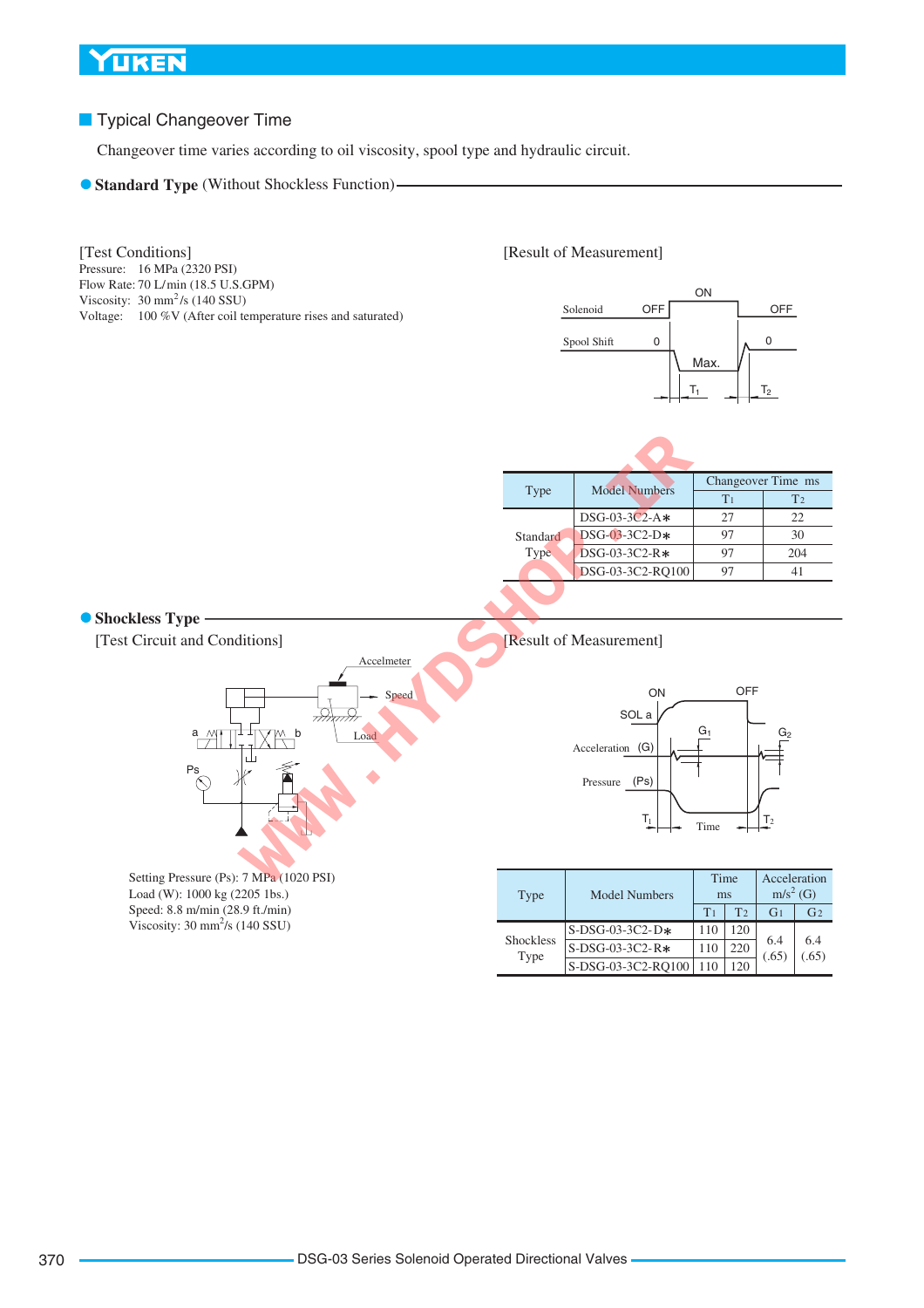## **Pressure Drop**

Pressure drop curves based on viscosity of 35 mm<sup>2</sup>/s (164 SSU) and specific gravity of 0.850.



For any other viscosity, multiply the factors in the table below.

| Viscosity $\vdash$ | $\left \frac{mm^2}{s}\right $ 15   20   30   40   50   60   70   80   90   100 |  |  |                                                                                                                                |  |                                       |
|--------------------|--------------------------------------------------------------------------------|--|--|--------------------------------------------------------------------------------------------------------------------------------|--|---------------------------------------|
|                    | $\overline{\text{ssu}}$                                                        |  |  |                                                                                                                                |  | 77 98 141 186 232 278 324 371 417 464 |
| Factor             |                                                                                |  |  | $\left  0.81 \right  0.87 \left  0.96 \right  1.03 \left  1.09 \right  1.14 \left  1.19 \right  1.23 \left  1.27 \right  1.30$ |  |                                       |

 $\bullet$  For any other specific gravity (G'), the pressure drop ( $\Delta P'$ ) may be obtained from the formula below.

 $\Delta P' = \Delta P$  (G'/0.850)

**DSG-03 Series Solenoid Operated Directional Valves**

**DSG-03 Series Solenoid**<br>Operated Directional Valves

**E**

 $\frac{1}{2}$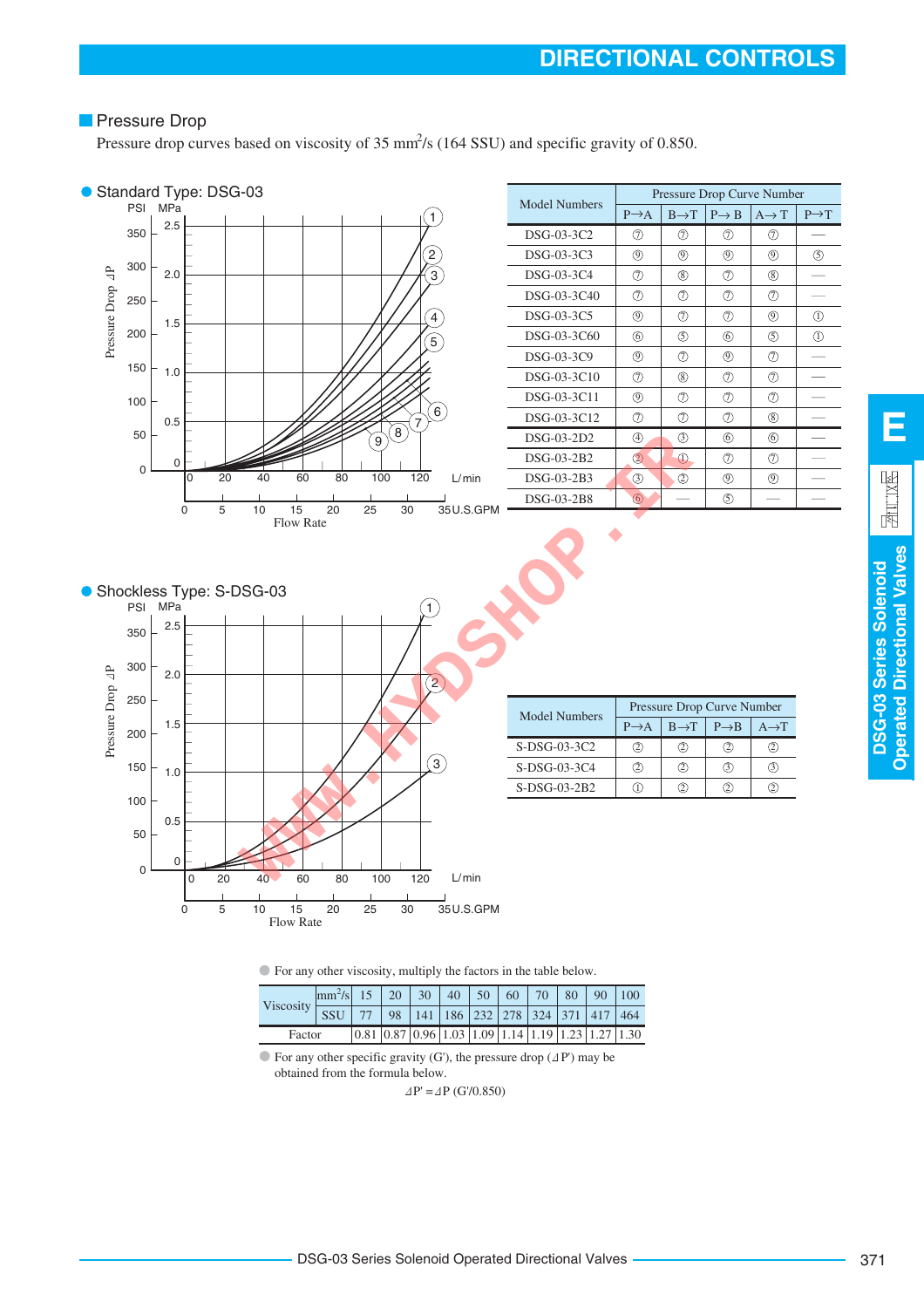<span id="page-11-0"></span>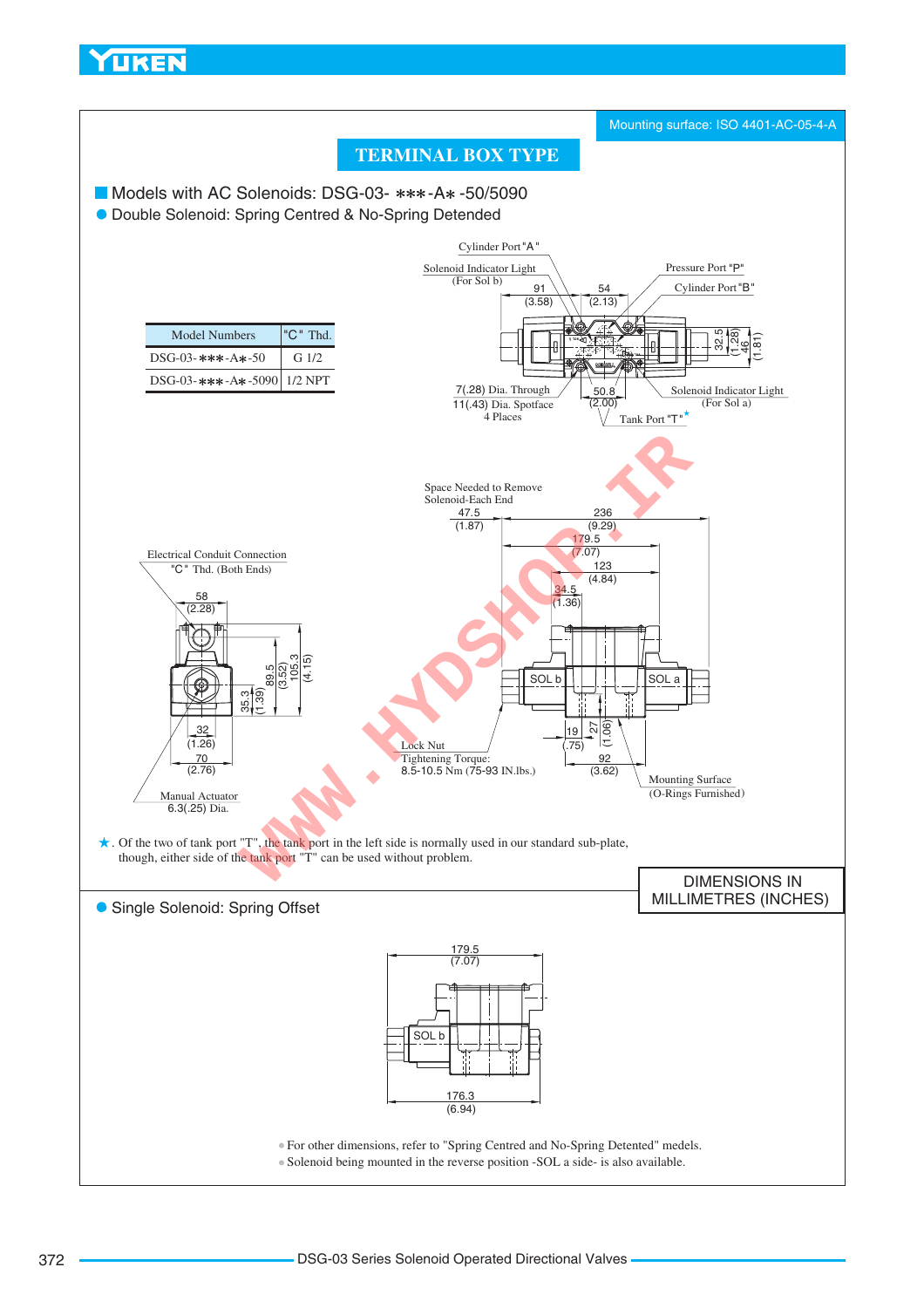# **DIRECTIONAL CONTROLS**



**Operated Directional Valves**

**Operated Directional Valves**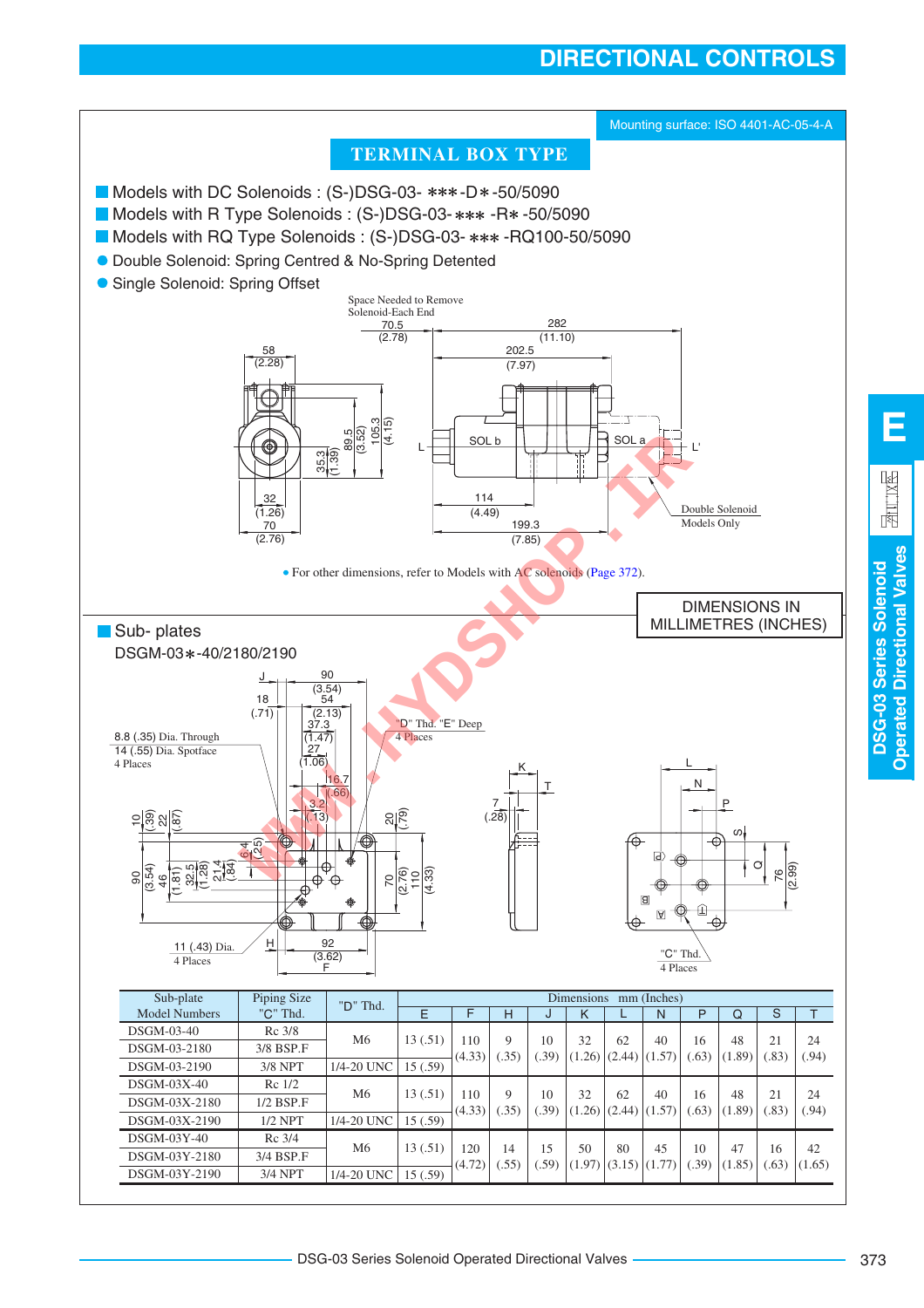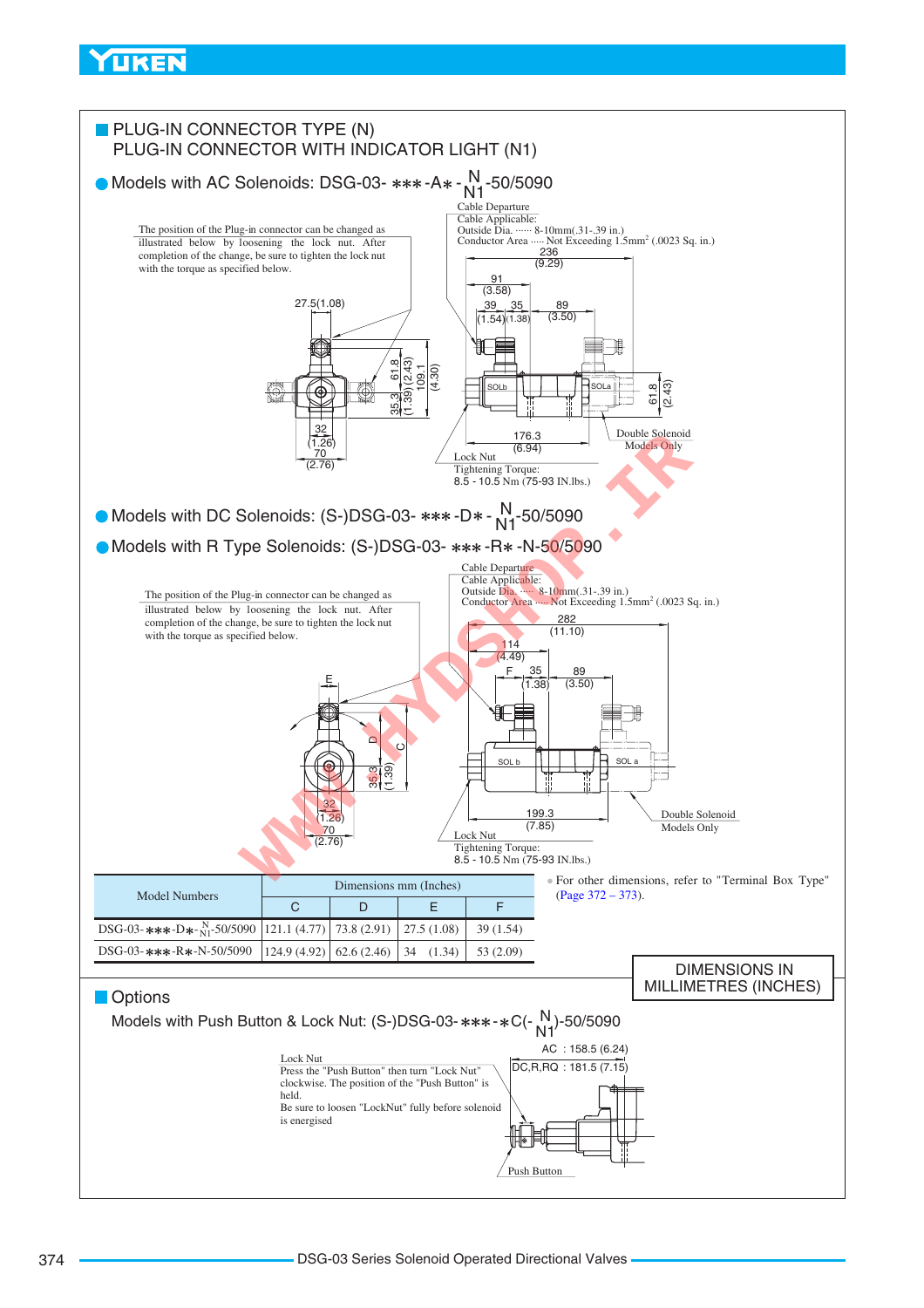## Details of Receptacle



**DSG-03 Series Solenoid Operated Directional Valves**

**Operated Directional Valves** DSG-03 Series Solenoid

**E**

园 汉图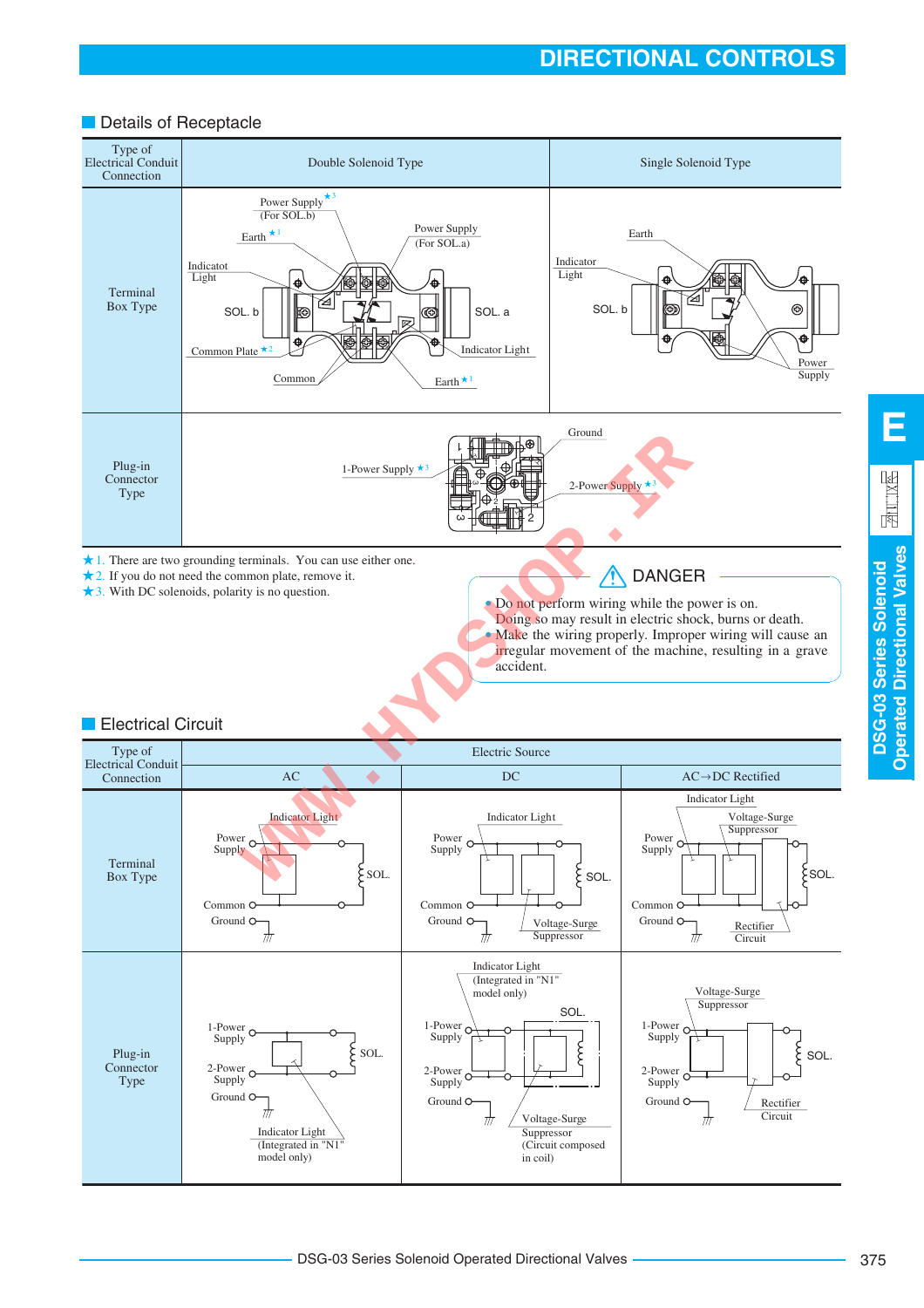## ■ List of Seals



| Valve Model Numbers      | Seal Kit No.     | <b>O-Ring Details for Seal Kit</b>                                                                                        |
|--------------------------|------------------|---------------------------------------------------------------------------------------------------------------------------|
| DSG-03-***-*-50/5090     | KS-DSG-03-50     | $\sqrt{(27)(5 \text{ Pcs.})$ , $\sqrt{(28)} \& \sqrt{(41)} (2 \text{ Pcs.})$ , see above), $\sqrt{(43)} (4 \text{ Pcs.})$ |
| $DSG-03-***-8-N-50/5090$ | $KS-DSG-03-N-50$ | $\sqrt{(27)(5 \text{ Pcs.})$ , $\sqrt{(28)} \& \sqrt{(41)} (2 \text{ Pcs.})$ , see above)                                 |

Solenoid Ass'y, Coil, Receptacle and Connector

Refer to [Page 377](#page-16-0) for the details of these parts.